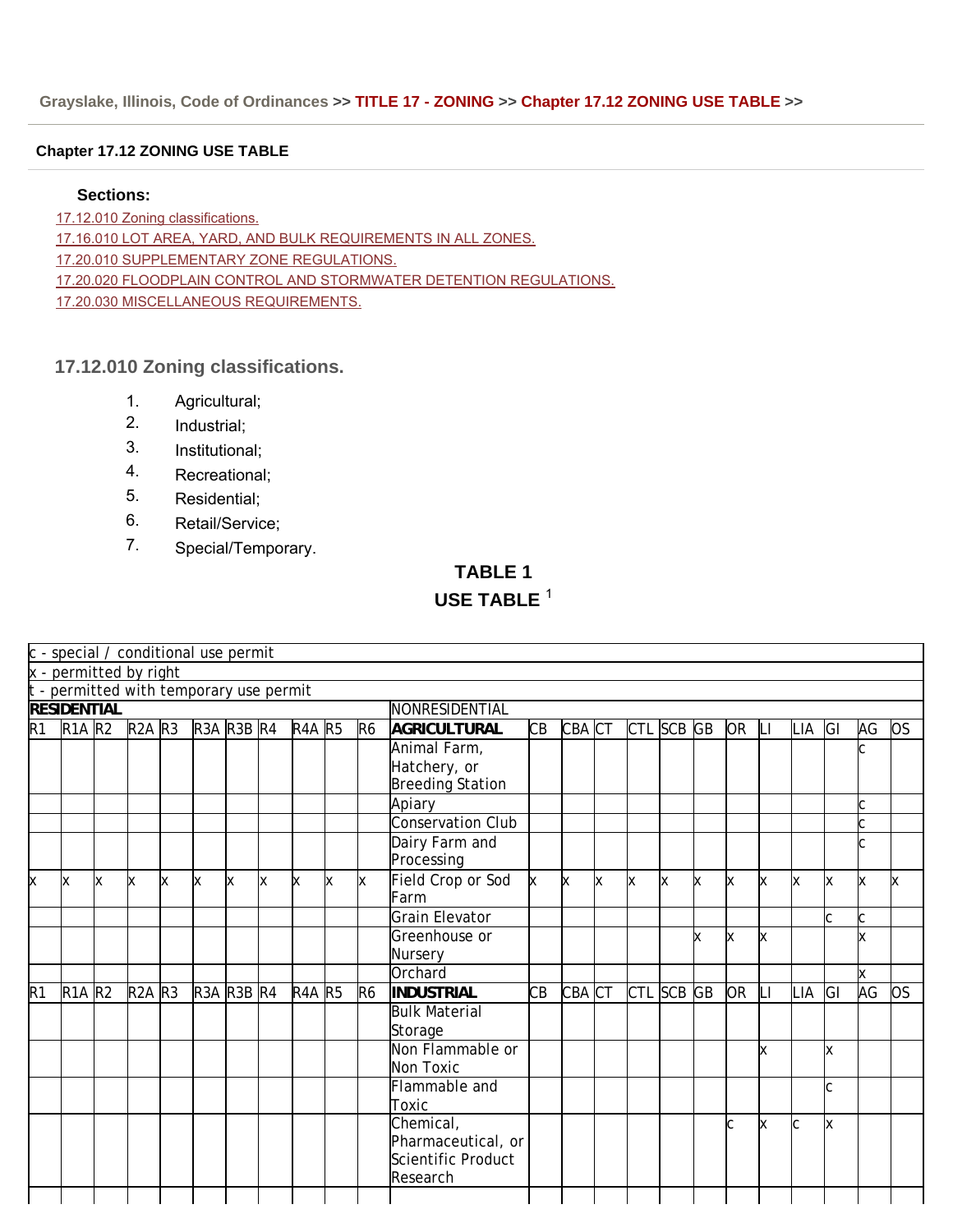|                                                                                                                  |                              |   |            |    |                  |   |     |               |                         |                | Construction<br>Material Sales and<br>Storage                                                                                                |        |         |   |   |            |        |       |    |                     |     |    |    |
|------------------------------------------------------------------------------------------------------------------|------------------------------|---|------------|----|------------------|---|-----|---------------|-------------------------|----------------|----------------------------------------------------------------------------------------------------------------------------------------------|--------|---------|---|---|------------|--------|-------|----|---------------------|-----|----|----|
|                                                                                                                  |                              |   |            |    |                  |   |     |               |                         |                | Construction<br>Material<br>Production<br>Including and<br>excluding Concrete<br>and Asphalt Mixing                                          |        |         |   |   |            |        |       |    |                     | Iс  |    |    |
|                                                                                                                  |                              |   |            |    |                  |   |     |               |                         |                | Excavation of Earthc<br>Products                                                                                                             |        | C       | C | C | c          |        | C     |    | C                   | IС  |    |    |
|                                                                                                                  |                              |   |            |    |                  |   |     |               |                         |                | Food or Dairy<br>Product<br>Manufacturing,<br>Processing or<br>Packaging                                                                     |        |         |   |   |            |        |       |    |                     | ΙX  |    |    |
|                                                                                                                  |                              |   |            |    |                  |   |     |               |                         |                | Machine or Tool<br>and Die Shop                                                                                                              |        |         |   |   |            |        |       | Ιx | C                   | ΙX. |    |    |
|                                                                                                                  |                              |   |            |    |                  |   |     |               |                         |                | Ornamental Iron or<br>Sheet Metal Shop                                                                                                       |        |         |   |   |            |        |       | Ιx |                     | lх  |    |    |
|                                                                                                                  |                              |   |            |    |                  |   |     |               |                         |                | Pilot Plant,<br>Industrial                                                                                                                   |        |         |   |   |            |        |       | Ιx | C                   | lх  |    |    |
|                                                                                                                  |                              |   |            |    |                  |   |     |               |                         |                | Plastics                                                                                                                                     |        |         |   |   |            |        |       | Ιx | C                   | Ιx  |    |    |
|                                                                                                                  |                              |   |            |    |                  |   |     |               |                         |                | Manufacturing<br>Self                                                                                                                        |        |         |   |   |            |        |       | lχ |                     | Ιx  |    |    |
|                                                                                                                  |                              |   |            |    |                  |   |     |               |                         |                | Storage/Warehouse<br>or Wholesaling,<br>Enclosed                                                                                             |        |         |   |   |            |        |       |    |                     |     |    |    |
|                                                                                                                  |                              |   |            |    |                  |   |     |               |                         |                | <b>Welding Shop</b><br>Any Other                                                                                                             |        | C.      |   |   |            |        | X     | X  | x<br>$\overline{C}$ | x   |    |    |
|                                                                                                                  |                              |   |            |    |                  |   |     |               |                         |                | Industrial<br>Research,<br>Production,                                                                                                       |        |         |   |   |            |        |       |    |                     |     |    |    |
|                                                                                                                  |                              |   |            |    |                  |   |     |               |                         |                | <b>Processing Uses</b>                                                                                                                       |        |         |   |   |            |        |       |    |                     |     |    |    |
|                                                                                                                  | 17.20.020H.12. of this Code. |   |            |    |                  |   |     |               |                         |                | Note <sup>1</sup> For any use identified in this table involving outdoor storage or display of construction or bulk materials, see paragraph |        |         |   |   |            |        |       |    |                     |     |    |    |
| R <sub>1</sub>                                                                                                   | $R1A$ $R2$                   |   | $R2A$ $R3$ |    | $R3A$ $R3B$ $R4$ |   |     | <b>R4A R5</b> |                         |                |                                                                                                                                              |        | CBA CT  |   |   | CTL SCB GB |        | OR LI |    | LIA GI              |     | AG | OS |
|                                                                                                                  |                              |   |            |    |                  |   |     |               |                         | R <sub>6</sub> | <b>INSTITUTIONAL</b>                                                                                                                         | CВ     |         |   |   |            |        |       |    |                     |     |    |    |
|                                                                                                                  |                              |   |            |    |                  |   |     |               |                         |                | Aquarium                                                                                                                                     |        |         |   |   |            |        |       |    |                     |     |    |    |
| X                                                                                                                | x                            | Χ | x          | x  | Ιx               | X | X   | x             | x                       | x              | Arboretum or<br>Botanical Garden                                                                                                             | x      | X.      | X | x | x          | х      | x     | x  | x                   | x   | x  | lx |
| X                                                                                                                | X                            | Χ | X          | X  | X                | X | X   | X             | X                       | X              | Cemetery                                                                                                                                     |        |         |   |   |            |        |       |    |                     |     |    |    |
| X                                                                                                                | x                            | X | x          | Ιx | x                | X | X   | X             | X                       | X              | Church or Other<br>Place of Worship                                                                                                          | k.     | X.      | X |   | X          | х      |       |    |                     |     |    |    |
|                                                                                                                  | C                            | C | ІС         | C  | C                | C | lc. |               |                         |                | Other Church-                                                                                                                                |        |         | C |   | C          |        |       |    |                     |     |    |    |
| C                                                                                                                |                              |   |            |    |                  |   |     |               |                         |                | <b>Related Uses</b><br>Commercial or<br>Trade School or<br>School for                                                                        | C.     | lC.     |   |   | X          | х      |       |    |                     |     |    |    |
|                                                                                                                  |                              |   |            |    |                  |   |     |               |                         |                | Specialized<br>Training                                                                                                                      |        |         |   |   |            |        |       |    |                     |     |    |    |
|                                                                                                                  |                              | X | x          | X  | X                | X | X   | X             | X                       | X              | Community Center x                                                                                                                           |        | X       | x |   | X          | x      |       |    |                     |     |    | C  |
| X                                                                                                                | ΙX                           | x | lx.        | x  | k                | X | lx. | x             | $\overline{\mathsf{x}}$ | X              | Convent and<br>Monastery                                                                                                                     |        |         |   |   |            |        |       |    |                     |     | x  |    |
|                                                                                                                  | C                            | C | C          |    | C                | C | C   | C             | C                       | C.             | Hospital                                                                                                                                     |        |         |   |   |            | x      |       |    |                     |     |    |    |
| $\overline{c}$<br>$\mathsf{c}% _{0}\left  \mathbf{1}\right\rangle =\mathsf{c}_{0}\left  \mathbf{1}\right\rangle$ |                              | C |            |    |                  | C | C   |               | $\overline{\mathsf{C}}$ | C              | Library<br>Medical Lab or<br>Clinic                                                                                                          | X<br>x | X<br>X. | X | x | X<br>X     | Χ<br>х |       | x  |                     |     |    |    |
| C                                                                                                                | C                            | С | C          |    | C                | C | C   | С             | C                       | С              | Museum                                                                                                                                       | X      | X       | X | X | X          |        |       |    |                     |     |    |    |
| C                                                                                                                | ІС                           | C | ІС         |    |                  | C | x   | C             | X                       | X.             | Nursery School or<br>Other Child Care<br>Facility                                                                                            | X.     | lx.     |   |   | X          | х      |       |    |                     |     |    |    |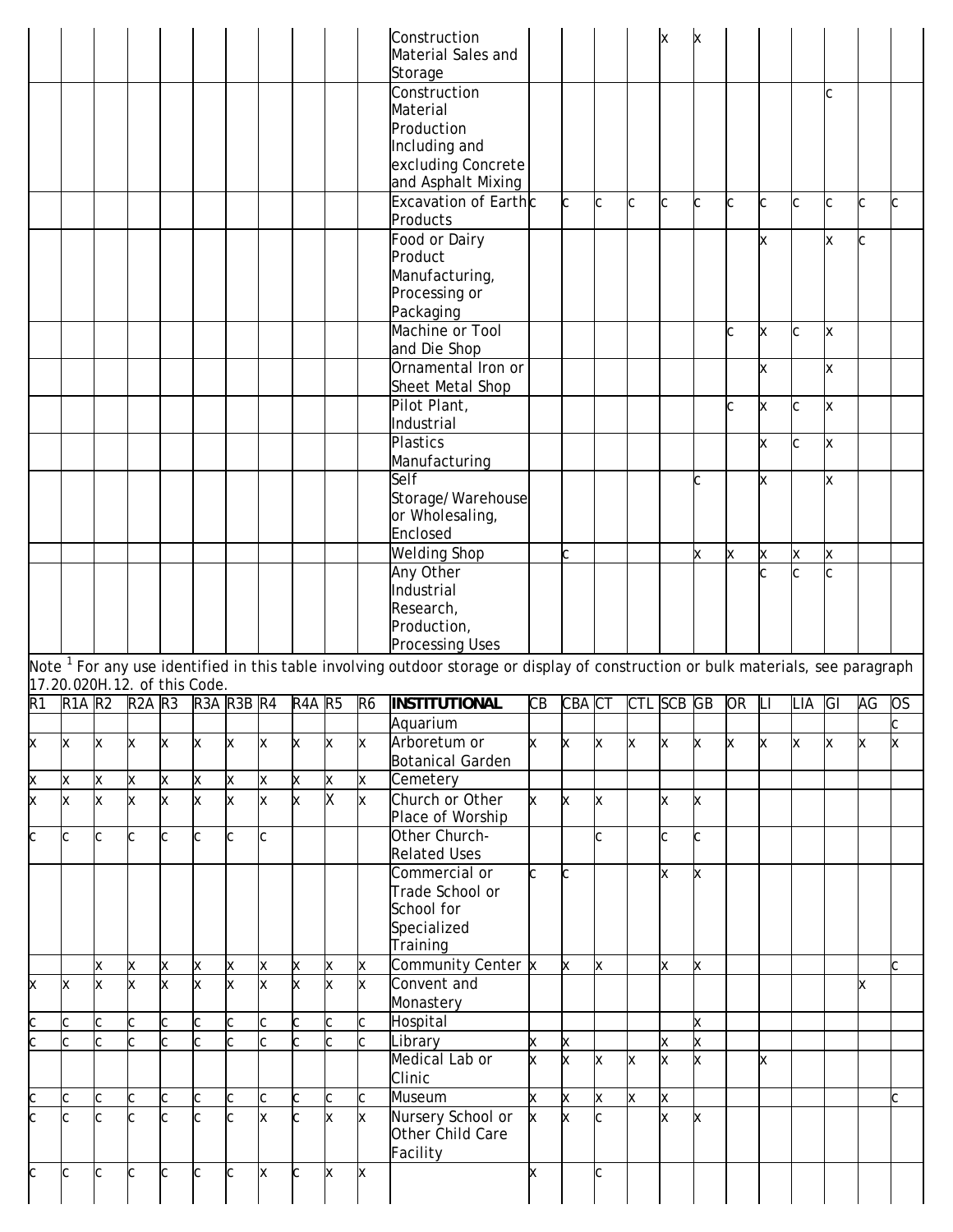|                |                           |          |            |                         |                  |   |              |               |              |                            | Nursing or<br>Convalescent<br>Home                                       |    |          |   |          |            |                    |           |     |         |        |    |           |
|----------------|---------------------------|----------|------------|-------------------------|------------------|---|--------------|---------------|--------------|----------------------------|--------------------------------------------------------------------------|----|----------|---|----------|------------|--------------------|-----------|-----|---------|--------|----|-----------|
|                |                           |          |            |                         |                  |   |              |               |              |                            | <b>Personal Training</b><br>Center including<br>Dormitory                |    |          |   |          |            |                    | X         | X   |         |        |    |           |
|                |                           |          |            |                         |                  |   |              |               |              |                            | Post Office,<br>Government Office                                        | k. | x        |   |          | Ιx         | x                  |           |     |         |        |    | C         |
| X              | X                         | X        | x          | X.                      | <b>x</b>         | X | X            | x             | x            | X                          | Public Open Land,                                                        |    |          |   |          |            |                    |           |     |         |        |    | x         |
|                |                           |          |            |                         |                  |   |              |               |              |                            | Refuge or Preserve<br><b>Religious Retreat</b>                           |    |          |   |          |            |                    |           |     |         |        | X  |           |
| C              | C                         | C        | lc.        | C                       | c                | C | c            | C             | C            | C                          | School for the<br>Mentally Disturbed,<br>Retarded, or<br>Handicapped     |    |          |   |          |            |                    |           |     |         |        |    |           |
| X              | $\boldsymbol{\mathsf{X}}$ | Ιx       | X.         | x                       | X                | X | X            | X             | x            | $\mathsf X$                | Schools,                                                                 | k  | X        |   |          | x          | X                  | x         |     |         |        | x  | x         |
|                |                           |          |            |                         |                  |   |              |               |              |                            | University,<br>College, Seminary,<br>High, Junior High<br>and Elementary |    |          |   |          |            |                    |           |     |         |        |    |           |
|                |                           |          |            |                         |                  |   |              |               |              |                            | Solid Waste                                                              |    |          |   |          |            |                    |           |     |         | C      |    |           |
|                |                           |          |            |                         |                  |   |              |               |              |                            | Disposal Site<br>Training Center,                                        |    |          |   |          |            |                    | C         | C   | C       | C      | C  |           |
|                |                           |          |            |                         |                  |   |              |               |              |                            | <b>Armed Forces</b>                                                      |    |          |   |          |            |                    |           |     |         |        |    |           |
| R <sub>1</sub> | <b>R1A R2</b>             |          | $R2A$ $R3$ |                         | $R3A$ $R3B$ $R4$ |   |              | <b>R4A R5</b> |              | R <sub>6</sub>             | <b>RECREATIONAL</b>                                                      | СB | CBA CT   |   |          | CTL SCB GB |                    | OR        | LI  | L IA GI |        | AG | <b>OS</b> |
|                |                           |          |            |                         |                  |   |              |               |              |                            | Amusement Park<br>and Center                                             |    |          |   |          | С          |                    |           |     |         |        |    |           |
|                |                           |          |            |                         |                  |   |              |               |              |                            | Archery Range                                                            |    |          |   |          | C          |                    |           |     |         |        |    |           |
|                |                           |          |            |                         |                  |   |              |               |              |                            | <b>Band Shell</b>                                                        |    |          |   |          |            |                    |           |     |         |        | C  | C         |
|                |                           |          |            |                         |                  |   |              |               |              |                            | <b>Bowling Alley</b>                                                     | x  | x        |   |          | Ιx         | X                  |           |     |         |        |    |           |
|                |                           |          |            |                         |                  |   |              |               |              |                            | Camp, Day or<br>Youth                                                    |    |          |   |          |            |                    |           |     |         |        | X. | x         |
|                |                           |          |            |                         |                  |   |              |               |              |                            | Carnival or Circus                                                       |    |          |   |          |            |                    | t         | lt. |         |        |    |           |
|                |                           |          |            |                         |                  |   |              |               |              |                            | Club Indoor                                                              |    |          |   |          | C          |                    |           |     |         |        |    |           |
|                |                           |          |            |                         |                  |   |              |               |              |                            | Club Outdoor                                                             |    |          |   |          | C          | C.                 |           |     |         |        |    |           |
|                |                           |          |            |                         |                  |   |              |               |              |                            | Dance Club                                                               |    |          |   |          | C          | C.                 |           |     |         |        |    |           |
|                |                           |          |            |                         |                  |   |              |               |              |                            | Fairground and<br><b>Exposition Grounds</b>                              |    |          |   |          | C          |                    |           |     |         |        | C  |           |
|                |                           |          |            |                         |                  |   |              |               |              |                            | Game Room                                                                |    |          |   |          | X          | x                  |           |     |         |        |    |           |
|                |                           |          |            |                         |                  |   |              |               |              |                            | Go Cart Track                                                            |    |          |   |          | Ċ          |                    |           |     |         |        |    |           |
| X              | х                         | <b>X</b> | x          | x                       | X                | x | Iх           | x             | x            | X                          | Golf Course                                                              |    |          |   |          |            | x                  |           |     |         |        |    |           |
|                |                           |          |            |                         |                  |   |              |               |              |                            | <b>Golf Driving Range</b>                                                |    |          |   |          |            |                    |           |     |         |        |    |           |
|                |                           |          |            |                         |                  |   |              |               |              |                            | Health Club or Gymx<br>Miniature Golf                                    |    | <b>x</b> |   |          | X          | X                  |           |     |         |        |    |           |
|                |                           |          |            |                         |                  |   |              |               |              |                            | Park, Commercial                                                         |    |          |   |          |            |                    |           |     |         |        |    |           |
| X              | X                         | <b>X</b> | X          | Χ                       | X                | X | X.           | X             | X            | X                          | Park, Public                                                             |    | c        | C | C        | C          | C                  | C         | C   | C       | C      | c  | C         |
| X              | X                         | X        | X.         | $\mathsf{\overline{x}}$ | x                | X | $\mathsf{x}$ | $\mathsf{x}$  | $\mathsf{x}$ | X                          | Playground                                                               | x  | x        | x | $\times$ | x          | x                  |           |     |         |        | ×. | X         |
| X              | X                         | x        | k.         | X                       | x                | X | x            | X             | k.           | X                          | Recreational<br>Facility (i.e. Ball<br>Field, Picnic<br>Shelters, etc.)  |    |          |   |          |            |                    |           |     |         |        | x  | X         |
|                |                           |          |            |                         |                  |   |              |               |              |                            | Skating Rink, Ice or                                                     |    |          |   |          | X          | x                  |           |     |         |        | C  | C         |
|                |                           |          |            |                         |                  |   |              |               |              |                            | Roller                                                                   |    |          |   |          |            |                    |           |     |         |        |    |           |
|                |                           |          |            |                         |                  |   |              |               |              |                            | Sports Arena<br><b>Sports Training</b>                                   |    |          |   |          | C<br>C     | <sub>c</sub><br>C. |           | C   | C<br>C  | C<br>C | C  |           |
|                |                           |          |            |                         |                  |   |              |               |              |                            | Facility                                                                 |    |          |   |          |            |                    |           |     |         |        |    |           |
|                |                           |          |            |                         |                  |   |              |               |              |                            | Stable,<br>Commercial of                                                 |    |          |   |          |            |                    |           |     |         |        | C  | Ċ.        |
|                |                           |          |            |                         |                  |   |              |               |              |                            | Private                                                                  | CВ |          |   |          |            |                    | <b>OR</b> | ÌЦ  |         |        |    | <b>OS</b> |
| R <sub>1</sub> | <b>R1A R2</b>             |          | $R2A$ $R3$ |                         | $R3A$ $R3B$ $R4$ |   | X            | <b>R4A R5</b> | x            | R <sub>6</sub><br><b>x</b> | <b>RESIDENTIAL</b><br>Apartment House                                    |    | CBA CT   |   |          | CTL SCB GB |                    |           |     | LIA     | GI     | AG |           |
|                |                           |          |            |                         |                  |   |              |               |              |                            |                                                                          | X  | X        | X | x        |            |                    |           |     |         |        |    |           |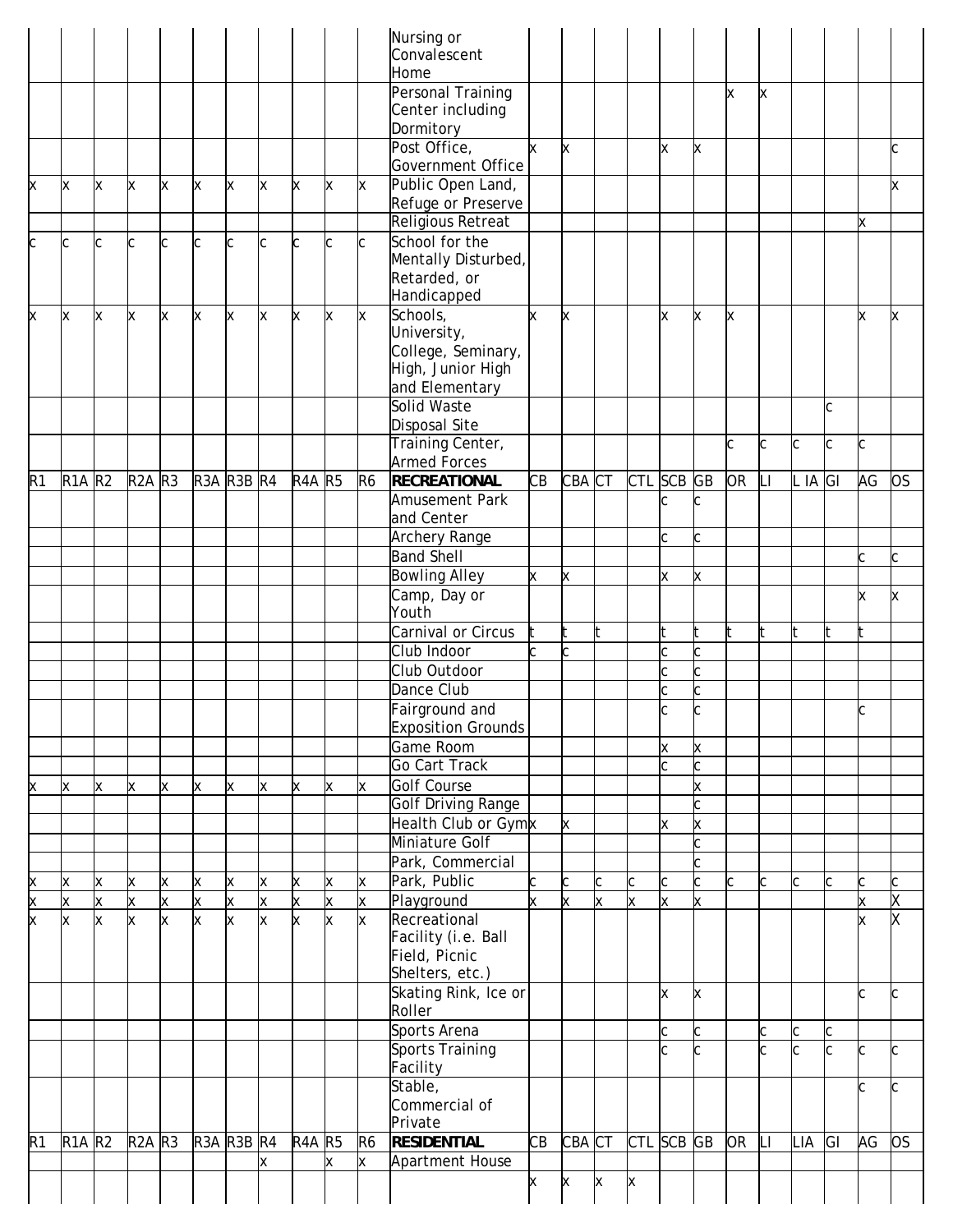|    |               |   |            |   |            |    |   |               |   |                | Apartments as                                   |    |        |   |    |            |              |           |    |     |    |    |     |
|----|---------------|---|------------|---|------------|----|---|---------------|---|----------------|-------------------------------------------------|----|--------|---|----|------------|--------------|-----------|----|-----|----|----|-----|
|    |               |   |            |   |            |    |   |               |   |                | Accessory Uses in                               |    |        |   |    |            |              |           |    |     |    |    |     |
|    |               |   |            |   |            |    |   |               |   |                | <b>Business Buildings</b>                       |    |        |   |    |            |              |           |    |     |    |    |     |
|    |               |   |            |   |            |    |   |               |   |                | but not on the                                  |    |        |   |    |            |              |           |    |     |    |    |     |
|    |               |   |            |   |            |    |   |               |   |                | <b>Ground Floor</b>                             |    |        |   |    |            |              |           |    |     |    |    |     |
| C  | C             | C | C.         | c | C          | C. | C | C             | C | C              | Congregate<br>Housing                           |    |        | C | Іс |            |              |           |    |     |    |    |     |
| X  | Χ             | X | <b>x</b>   | X | X          | X  | X | x             | X | x              | <b>Group Family</b><br>Household                |    |        | X | x  |            |              |           |    |     |    |    |     |
|    |               |   |            |   |            |    |   |               |   | C              | Mobile Home Park                                |    |        |   |    |            |              |           |    |     |    |    |     |
| C  | С             | C | C          | C | C          | c  | C | C             | C | C              | Senior Citizen                                  | Ċ  | C      | C | C  | C          | C            | C         | C  | C   | C  | c  | C   |
|    |               |   |            |   |            |    |   |               |   |                | Facility                                        |    |        |   |    |            |              |           |    |     |    |    |     |
| X  | Χ             | X | <b>x</b>   | X | x          | X  | X | X             | X | X              | Single-Family                                   |    |        | x | x  |            |              |           |    |     |    |    |     |
|    |               |   |            |   |            |    | X | X             | X | x              | Dwelling<br>Two-Family                          |    |        | X |    |            |              |           |    |     |    |    |     |
|    |               |   |            |   |            |    |   |               |   |                | Dwelling                                        |    |        |   |    |            |              |           |    |     |    |    |     |
| R1 | <b>R1A R2</b> |   | $R2A$ $R3$ |   | R3A R3B R4 |    |   | <b>R4A R5</b> |   | R <sub>6</sub> | <b>RETAIL/SERVICE</b>                           | CB | CBA CT |   |    | CTL SCB GB |              | <b>OR</b> | Ш  | LIA | GI | AG | los |
|    |               |   |            |   |            |    |   |               |   |                | Agricultural<br>Implement, Sales<br>and Service |    |        |   |    | Ιx         | x            |           |    |     |    |    |     |
|    |               |   |            |   |            |    |   |               |   |                | <b>Apparel Store</b>                            | X  | x      |   |    | Ιx         | x            |           |    |     |    |    |     |
|    |               |   |            |   |            |    |   |               |   |                | Appliance Sales                                 | x  | x      | x |    |            | x            | X         |    |     |    |    |     |
|    |               |   |            |   |            |    |   |               |   |                | and Service                                     |    |        |   |    |            |              |           |    |     |    |    |     |
|    |               |   |            |   |            |    |   |               |   |                | Automobile or                                   |    |        |   |    | X          | x            |           |    |     |    |    |     |
|    |               |   |            |   |            |    |   |               |   |                | Motorcycle Sales,<br>Supply and Service         |    |        |   |    |            |              |           |    |     |    |    |     |
|    |               |   |            |   |            |    |   |               |   |                | (not including gas                              |    |        |   |    |            |              |           |    |     |    |    |     |
|    |               |   |            |   |            |    |   |               |   |                | station)                                        |    |        |   |    |            |              |           |    |     |    |    |     |
|    |               |   |            |   |            |    |   |               |   |                | Auto Storage and                                |    |        |   |    |            |              |           | Іс |     | C  |    |     |
|    |               |   |            |   |            |    |   |               |   |                | Salvage Yard                                    |    |        |   |    |            |              |           |    |     |    |    |     |
|    |               |   |            |   |            |    |   |               |   |                | Automobile                                      |    |        |   |    | C          | C            |           |    |     |    |    |     |
|    |               |   |            |   |            |    |   |               |   |                | Washing                                         |    |        |   |    |            |              |           |    |     |    |    |     |
|    |               |   |            |   |            |    |   |               |   |                | Barber or Beauty<br>Shop                        | X  | X      | X | X  | X          | x            |           |    |     |    |    |     |
|    |               |   |            |   |            |    |   |               |   |                | Beverage<br>Distributor,                        |    |        |   |    |            | x            |           | x  |     | X  |    |     |
|    |               |   |            |   |            |    |   |               |   |                | Wholesale                                       |    |        |   |    |            |              |           |    |     |    |    |     |
|    |               |   |            |   |            |    |   |               |   |                | Billiard Parlor                                 | x  | X      |   |    | ΙX         | x            |           |    |     |    |    |     |
|    |               |   |            |   |            |    |   |               |   |                | Boat Sales,                                     |    |        |   |    | x          | x            |           |    |     |    |    |     |
|    |               |   |            |   |            |    |   |               |   |                | Storage, Inside                                 |    |        |   |    |            |              |           |    |     |    |    |     |
|    |               |   |            |   |            |    |   |               |   |                | Repair, Rental                                  |    |        |   |    |            |              |           |    |     |    |    |     |
|    |               |   |            |   |            |    |   |               |   |                | Department Store                                | X  | x      |   |    | X          | X            |           |    |     |    |    |     |
|    |               |   |            |   |            |    |   |               |   |                | Drug Store                                      |    | x      |   |    | X          | X.           |           |    |     |    |    |     |
|    |               |   |            |   |            |    |   |               |   |                | Equipment Rental,                               |    |        |   |    | C          | <sub>c</sub> |           |    | C   |    |    |     |
|    |               |   |            |   |            |    |   |               |   |                | Indoor with<br>Outdoor Storage                  |    |        |   |    |            |              |           |    |     |    |    |     |
|    |               |   |            |   |            |    |   |               |   |                | Equipment Rental,                               |    |        |   |    | Ιx         | x            |           | X  | X   |    |    |     |
|    |               |   |            |   |            |    |   |               |   |                | Indoor                                          |    |        |   |    |            |              |           |    |     |    |    |     |
|    |               |   |            |   |            |    |   |               |   |                | <b>Exterminating or</b><br>Fumigation           |    |        |   |    |            | x            |           | x  |     | x  |    |     |
|    |               |   |            |   |            |    |   |               |   |                | Financial<br>Institution Services               | x  | X      |   |    | X          | x            |           |    |     |    |    |     |
|    |               |   |            |   |            |    |   |               |   |                | Financial                                       |    | Іс     |   |    | X          | x            |           |    |     |    |    |     |
|    |               |   |            |   |            |    |   |               |   |                | Institution Services                            |    |        |   |    |            |              |           |    |     |    |    |     |
|    |               |   |            |   |            |    |   |               |   |                | w/Drive-Thru                                    |    |        |   |    |            |              |           |    |     |    |    |     |
|    |               |   |            |   |            |    |   |               |   |                | Fish or Meat<br>Market, Retail                  | X  | x      |   |    | X          | x            |           |    |     |    |    |     |
|    |               |   |            |   |            |    |   |               |   |                | Funeral Home <sup>1</sup>                       |    |        |   |    | X          | x            |           |    |     |    |    |     |
|    |               |   |            |   |            |    |   |               |   |                | Furniture Sales                                 | X  | x      |   |    | X          | X            |           |    |     |    |    |     |
|    |               |   |            |   |            |    |   |               |   |                | <b>Gas Station</b>                              |    |        |   |    | C          | C.           |           |    |     |    |    |     |
|    |               |   |            |   |            |    |   |               |   |                | Grocery or Food                                 | X  | x      |   |    | X          | X            |           |    |     |    |    |     |
|    |               |   |            |   |            |    |   |               |   |                | Store                                           |    |        |   |    |            |              |           |    |     |    |    |     |
|    |               |   |            |   |            |    |   |               |   |                |                                                 |    |        |   |    |            |              |           |    |     |    |    |     |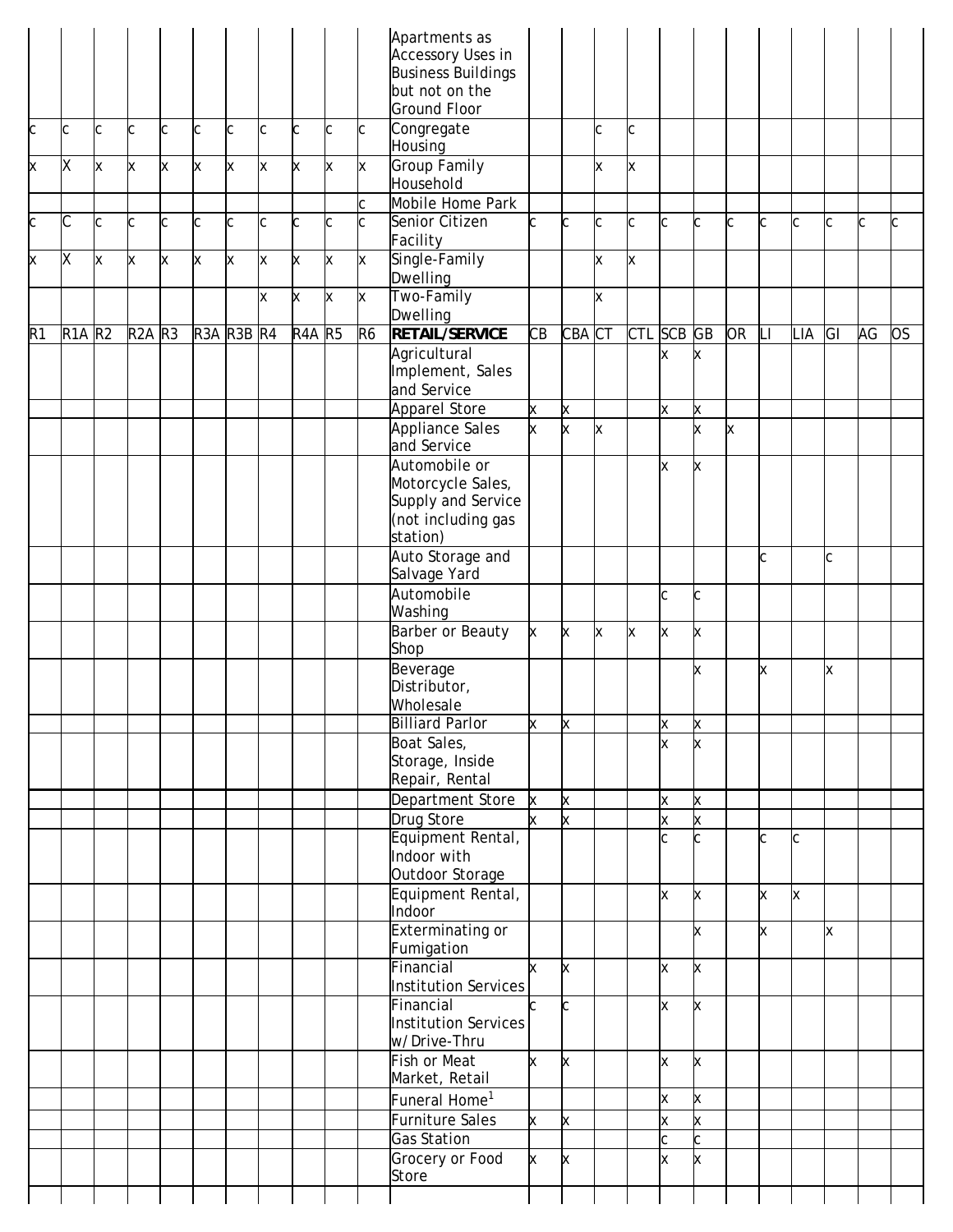|    |               |     |            |   |                  |     |     |               |    |           | Hardware Store                 | <b>x</b> | X        |     |     | x      | x        |           |     |     |     |     |           |
|----|---------------|-----|------------|---|------------------|-----|-----|---------------|----|-----------|--------------------------------|----------|----------|-----|-----|--------|----------|-----------|-----|-----|-----|-----|-----------|
|    |               |     |            |   |                  |     |     |               |    |           | Hotel/Motel                    | k        | x        |     |     | X      | X        |           |     |     |     |     |           |
|    |               |     |            |   |                  |     |     |               |    |           | Laundromat                     | k        | X.       |     |     | X      | X        |           |     |     |     |     |           |
|    |               |     |            |   |                  |     |     |               |    |           | Liquor Store                   |          | x        |     |     | Ιx     | x        |           |     |     |     |     |           |
|    |               |     |            |   |                  |     |     |               |    |           | Monuments, Retail              |          |          |     |     |        | X        |           |     |     |     |     |           |
|    |               |     |            |   |                  |     |     |               |    |           | Motion Picture                 | С        | C        |     |     | C      | C        |           |     |     |     |     |           |
|    |               |     |            |   |                  |     |     |               |    |           | Theater                        |          |          |     |     |        |          |           |     |     |     |     |           |
|    |               |     |            |   |                  |     |     |               |    |           | Professional Office x          |          | <b>x</b> | X   | X   | X      | X        | x         |     |     |     |     |           |
|    |               |     |            |   |                  |     |     |               |    |           | (i.e. Accountant,              |          |          |     |     |        |          |           |     |     |     |     |           |
|    |               |     |            |   |                  |     |     |               |    |           | Attorney, Doctor,              |          |          |     |     |        |          |           |     |     |     |     |           |
|    |               |     |            |   |                  |     |     |               |    |           | Insurance, etc.)               |          |          |     |     |        |          |           |     |     |     |     |           |
|    |               |     |            |   |                  |     |     |               |    |           | Restaurant,                    | k.       | <b>x</b> | X   |     | lx.    | <b>x</b> | x         |     |     |     |     |           |
|    |               |     |            |   |                  |     |     |               |    |           | Nondrive-In                    |          |          |     |     |        |          |           |     |     |     |     |           |
|    |               |     |            |   |                  |     |     |               |    |           | Restaurant, Fast               |          |          |     |     | Іс     | C        |           |     |     |     |     |           |
|    |               |     |            |   |                  |     |     |               |    |           | Food                           |          |          |     |     |        |          |           |     |     |     |     |           |
|    |               |     |            |   |                  |     |     |               |    |           | Sign Shop                      |          |          |     |     | X      | X        |           |     |     |     |     |           |
|    |               |     |            |   |                  |     |     |               |    |           | Tavern, Nightclub              | X        | X        |     |     | lx.    | X        |           |     |     |     |     |           |
|    |               |     |            |   |                  |     |     |               |    |           | Veterinary Clinic              | X        | X        | x   | x   | X      | X        |           |     |     |     |     |           |
|    |               |     |            |   |                  |     |     |               |    |           | <b>All Other Retail</b>        | k        | X        | c   | c   | x      | x        |           |     |     |     |     |           |
|    |               |     |            |   |                  |     |     |               |    |           | <b>Uses Not Presently</b>      |          |          |     |     |        |          |           |     |     |     |     |           |
|    |               |     |            |   |                  |     |     |               |    |           | Included                       |          |          |     |     |        |          |           |     |     |     |     |           |
| R1 | <b>R1A R2</b> |     | $R2A$ $R3$ |   | $R3A$ $R3B$ $R4$ |     |     | <b>R4A R5</b> |    | <b>R6</b> | SPECIAL/                       | CВ       | CBA CT   |     | CTL | SCB GB |          | <b>OR</b> | Ш   | LIA | GI  | AG  | <b>OS</b> |
|    |               |     |            |   |                  |     |     |               |    |           | <b>TEMPORARY</b>               |          |          |     |     |        |          |           |     |     |     |     |           |
|    |               |     |            |   |                  |     |     |               |    |           |                                |          |          |     |     |        |          | Ċ         |     |     | C.  |     |           |
|    |               |     |            |   |                  |     |     |               |    |           | Airport or Heliport            |          |          |     |     |        |          |           |     |     |     |     |           |
|    |               |     |            |   |                  |     |     |               |    |           | Amphitheater                   |          |          |     |     |        |          |           |     |     |     |     |           |
| t  | t             | lt. | lt.        |   |                  | lt. | It. |               | t  | lt.       | Christmas Tree                 |          | lt.      | It  |     | lt.    |          | t         | t   | t   | It  |     |           |
|    |               |     |            |   |                  |     |     |               |    |           | Sales<br>Contractor's          |          |          |     |     |        |          |           |     |     |     |     |           |
| t  | t             | lt. | lt.        | t | It               | It. | lt. | It.           | t  | It.       |                                |          | lt.      | lt. |     | lt.    |          | t         | lt  | t   | lt. | It  |           |
|    |               |     |            |   |                  |     |     |               |    |           | Project Office                 |          |          |     |     |        |          |           |     |     |     |     |           |
|    |               |     |            |   |                  |     |     |               |    |           | Hatchery, Fish or              |          |          |     |     |        |          |           |     |     |     | C   |           |
|    |               |     |            |   |                  |     |     |               |    |           | Chicken                        |          |          |     |     |        |          |           |     |     |     |     |           |
|    |               |     |            |   |                  |     |     |               |    |           | <b>Military Camp</b>           |          |          |     |     |        |          |           |     |     |     |     |           |
|    |               |     |            |   |                  |     |     |               |    |           | Mixed-Use                      |          |          |     |     |        |          |           |     |     |     |     |           |
|    |               |     |            |   |                  |     |     |               |    |           | Development on a               |          |          |     |     |        |          |           |     |     |     |     |           |
|    |               |     |            |   |                  |     |     |               |    |           | Lot Containing 50              |          |          |     |     |        |          |           |     |     |     |     |           |
|    |               |     |            |   |                  |     |     |               |    |           | or More Acres,                 |          |          |     |     |        |          |           |     |     |     |     |           |
|    |               |     |            |   |                  |     |     |               |    |           | Pursuant to a                  |          |          |     |     |        |          |           |     |     |     |     |           |
|    |               |     |            |   |                  |     |     |               |    |           | Planned Unit                   |          |          |     |     |        |          |           |     |     |     |     |           |
|    |               |     |            |   |                  |     |     |               |    |           | Development.                   |          |          |     |     |        |          |           |     |     |     |     |           |
|    |               |     |            |   |                  |     |     |               |    |           | Outdoor Clothing               |          |          |     |     | lt.    |          |           |     | lt. | It  |     |           |
|    |               |     |            |   |                  |     |     |               |    |           | Drop Off Stations              |          |          |     |     |        |          |           |     |     |     |     |           |
| t  | t             | t   | It.        |   |                  | It  | t   |               | It |           | Outdoor Storage                | It.      | It.      |     |     | lt.    |          |           |     | It  | It  |     |           |
|    |               |     |            |   |                  |     |     |               |    |           | Containers                     |          |          |     |     |        |          |           |     |     |     |     |           |
| c  | C             | C   | c          | C | C                | C   | Iс  | C             | C  | lC.       | Personal Wireless              | ŀ.       | C        | Ċ   | Іс  | C      | IC.      | C         | lC. | C   | lC. | IC. |           |
|    |               |     |            |   |                  |     |     |               |    |           | Services <sup>2</sup> Antennas |          |          |     |     |        |          |           |     |     |     |     |           |
|    |               |     |            |   |                  |     |     |               |    |           | With or Without                |          |          |     |     |        |          |           |     |     |     |     |           |
|    |               |     |            |   |                  |     |     |               |    |           | Support. Structures            |          |          |     |     |        |          |           |     |     |     |     |           |
|    |               |     |            |   |                  |     |     |               |    |           | and Related                    |          |          |     |     |        |          |           |     |     |     |     |           |
|    |               |     |            |   |                  |     |     |               |    |           | Electronic                     |          |          |     |     |        |          |           |     |     |     |     |           |
|    |               |     |            |   |                  |     |     |               |    |           | Equipment and                  |          |          |     |     |        |          |           |     |     |     |     |           |
|    |               |     |            |   |                  |     |     |               |    |           | Equipment                      |          |          |     |     |        |          |           |     |     |     |     |           |
|    |               |     |            |   |                  |     |     |               |    |           | <b>Structures</b>              |          |          |     |     |        |          |           |     |     |     |     |           |
|    |               |     |            |   |                  |     |     |               |    |           | Pet Sitting Services           |          |          |     |     |        |          |           | ІC  | C   |     |     |           |
|    |               |     |            |   |                  |     |     |               |    |           | Public and Private             |          | C        | C   |     | C      |          | Ċ         |     | C   | lc. | C   |           |
|    |               |     |            |   |                  |     |     |               |    |           | Utilities                      |          |          |     |     |        |          |           |     |     |     |     |           |
| t  | t             | t   | lt.        |   |                  | lt  | t   |               | It |           | Real Estate Project t          |          | lt.      |     |     | lt.    |          |           |     | t   | lt  |     |           |
|    |               |     |            |   |                  |     |     |               |    |           | Sales Office                   |          |          |     |     |        |          |           |     |     |     |     |           |
| t  | t             | t   | lt         |   |                  |     | t   |               | lt |           | Sidewalk or Parkingt           |          |          |     | t   | lt.    |          |           |     | It  | lt  |     |           |
|    |               |     |            |   |                  |     |     |               |    |           | Lots Sales, Tent               |          |          |     |     |        |          |           |     |     |     |     |           |
|    |               |     |            |   |                  |     |     |               |    |           | Sales and Other                |          |          |     |     |        |          |           |     |     |     |     |           |
|    |               |     |            |   |                  |     |     |               |    |           | Outdoor                        |          |          |     |     |        |          |           |     |     |     |     |           |
|    |               |     |            |   |                  |     |     |               |    |           | Commercial                     |          |          |     |     |        |          |           |     |     |     |     |           |
|    |               |     |            |   |                  |     |     |               |    |           | Events <sup>3</sup>            |          |          |     |     |        |          |           |     |     |     |     |           |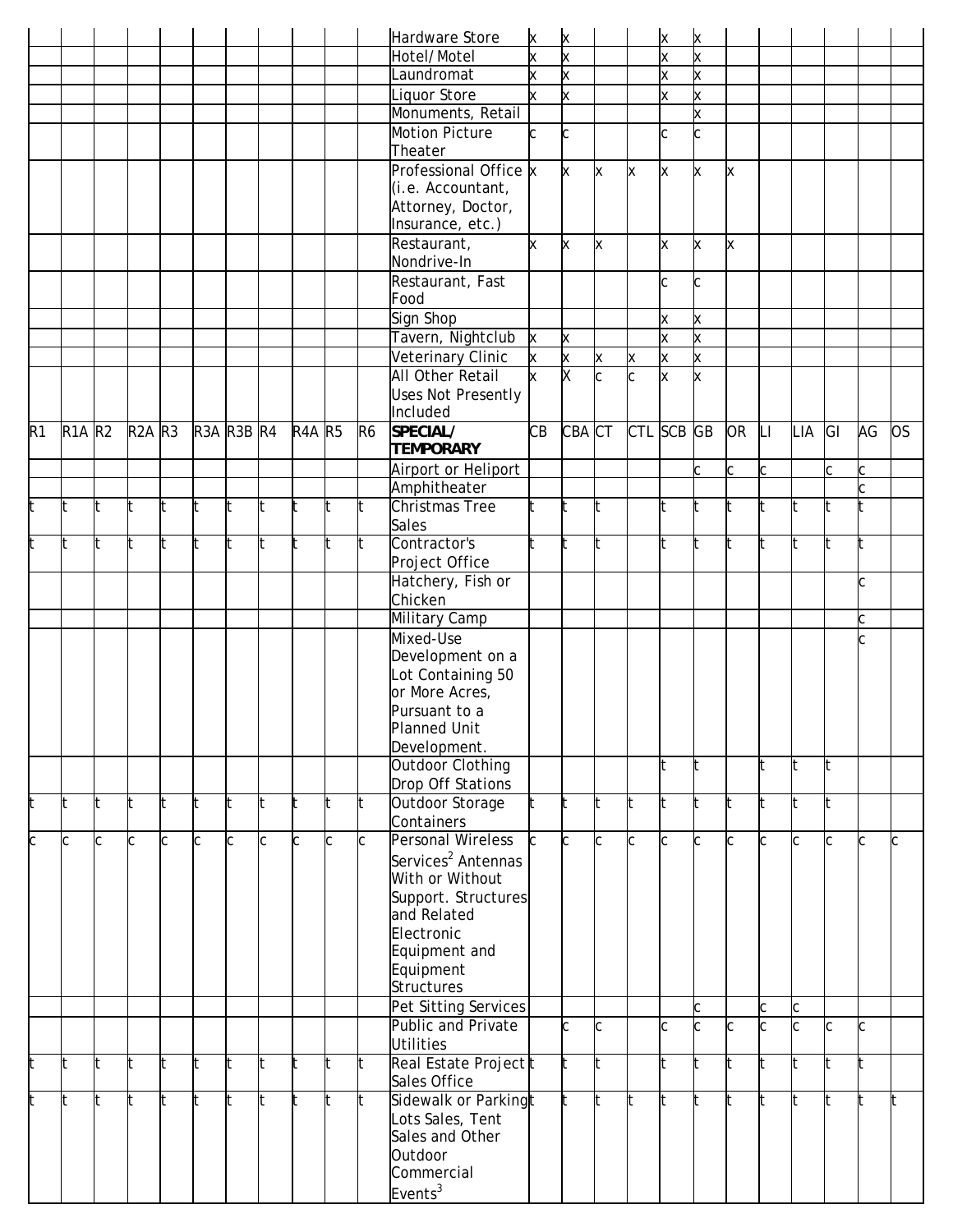| C. |    |              |   |     |    | lc. | $\sim$ |    | lC. |    | Solar Energy<br>Systems, Building<br>Mounted (BMSE)    |     | lc. | l∩.       | C  |   |     |                     |        |  |
|----|----|--------------|---|-----|----|-----|--------|----|-----|----|--------------------------------------------------------|-----|-----|-----------|----|---|-----|---------------------|--------|--|
| C  | ІC | <sub>C</sub> | C | lc. | Іс | lC. | lc.    | C. | lC. | C. | Solar Energy<br>Systems, Building<br>Integrated (BISE) | lc. | lc. | l∼<br>IU. | Iс | C |     | $\overline{ }$<br>U | C      |  |
| C  |    | lC.          | C | r   | r  | lc. | Iс     |    | C   | C. | Solar Energy<br>Systems, Ground<br>Mounted (GMSE)      |     |     |           |    | Ċ | r   | $\sim$              | $\sim$ |  |
|    |    |              |   |     |    |     |        |    |     |    | Solar Energy<br>Systems, Large<br>(LSES)               |     |     |           |    | Ċ |     | ι.                  | C      |  |
| C. |    | C            |   |     |    | lc. | Iс     |    | lC. | C  | Solar Energy<br>Systems, Self-<br>Contained (SCSES)    |     |     |           |    | C |     | $\overline{ }$      | C.     |  |
|    |    |              |   |     |    |     |        |    |     |    | Wind Energy<br>Systems: Building-<br>Mounted           |     |     |           |    | C |     | Ċ                   |        |  |
|    |    |              |   |     |    |     |        |    |     |    | <b>Wind Energy</b><br>Systems: Small                   |     |     |           | Ċ  | C | lC. | C                   |        |  |

Note <sup>1</sup>—Residential uses will be allowed as an accessory use. No accessory residence will be more than one thousand (1,000) square feet in size.

Note <sup>2</sup>—All personal wireless services antennas with or without antenna support structures, and related electronic equipment and equipment structures shall be allowed as a special permit only subject to the standards contained in Section 17.24.010 of this Code and shall be deemed a principal use on a lot even where that lot contains an other than principal use.

Note  $3$ -See Section 17.20.030H.12. of this Code.

Note <sup>4</sup>-See Section 17.24.C.12.

Note<sup>5</sup>-See Section 17.32

Note—No outdoor storage of nonmotorized equipment associated with a nonresidential use—i.e., pallets, trailers, soil, unplanted landscaping material, will be allowed in a residential zone. Nonmotorized equipment and materials associated with a construction project may temporarily be stored on the lot where construction is underway for the duration of the construction project.

Note—A special use permit shall be required for any public park to be located in the LC-NC/SE and LCNC/GI zoning classification.

Note—Building mounted, building integrated, and ground mounted solar energy systems shall be allowed in any residential or non-residential zoning classification only as an accessory use to an existing principal use and upon issuance of a special use permit.

Note—Large solar energy systems shall be allowed only in non-residential zoning classifications upon issuance of a special use permit.

Note—Self-contained solar energy systems shall be allowed in all residential zoning classifications and non-residential classifications as shown in the zoning use table upon issuance of a special use permit.

*(Ord. No. 2012-0-31, § 3, 9-18-2012)* 

## **17.16.010 LOT AREA, YARD, AND BULK REQUIREMENTS IN ALL ZONES.**

- A. **LOT AREA:** Any principal use together with all accessory uses shall be located on a lot having a minimum area as shown in Column 3, Table 2.
- B. **LOT WIDTH:** Each lot shall have a width at the building setback line as shown in Column 4, Table 2. The minimum lot width for apartment houses and attached dwellings shall be the sum of the lot width requirement for the first dwelling unit plus the lot width requirement for the second dwelling unit plus the lot width requirements for each additional dwelling unit as shown in Column 4, Table 2.
- C. **FRONT YARD:** Each lot shall have a front yard not less than as shown in Column 5, Table 2; except as otherwise provided under Nonconforming Recorded Lot.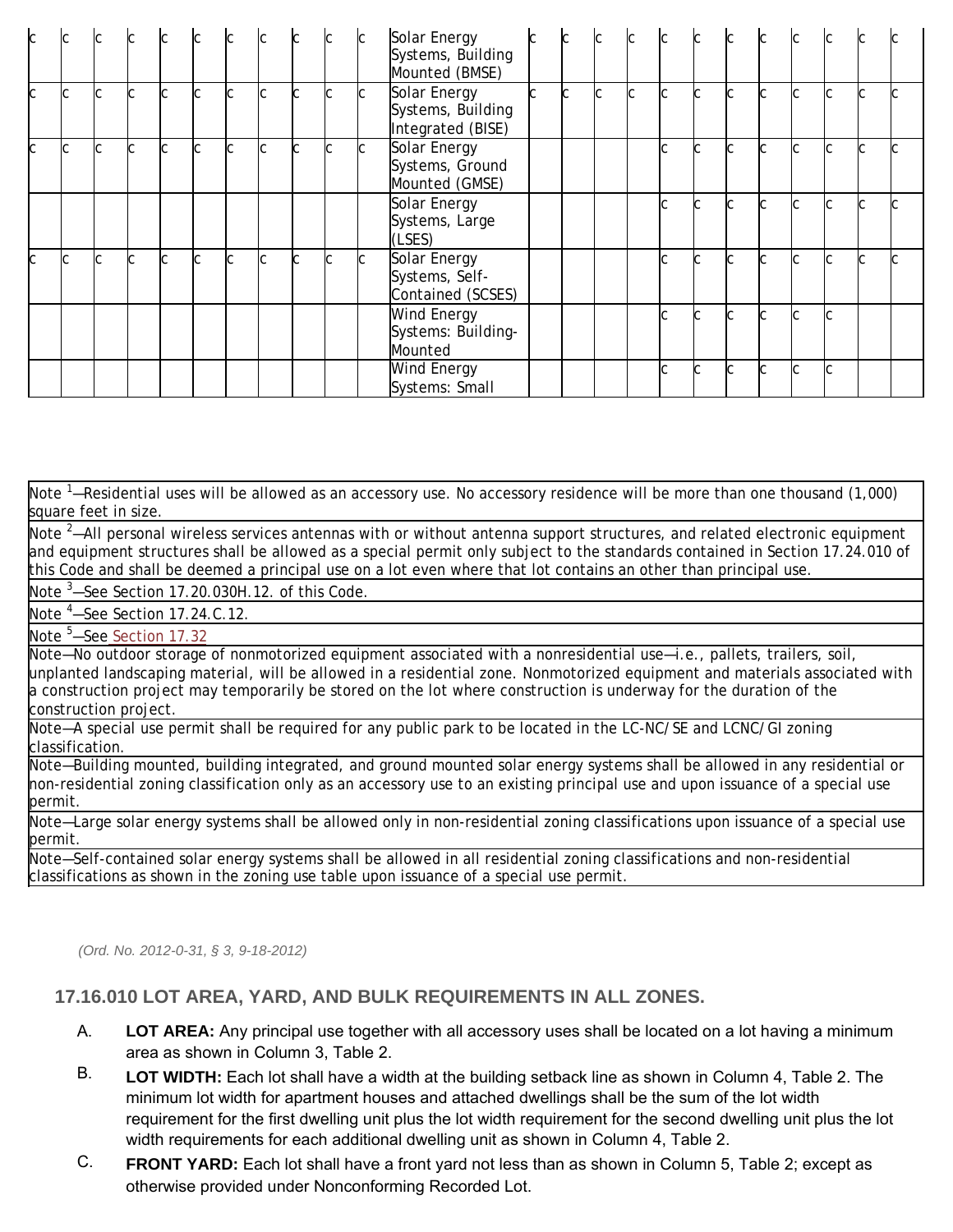- D. **REAR YARD:** Each lot shall have a rear yard not less than as shown in Column 6, Table 2; except as otherwise provided under Nonconforming Recorded Lot.
- E. **SIDE YARD:** Each lot shall have two yards, the total of which is not less than that shown in Column 7, Table 2. No side yard shall be less than the minimum side yard shown in Column 8, Table 2; except as otherwise provided in the footnotes to Table 2 and under Nonconforming Recorded Lot.
- F. **YARDS ABUTTING STREETS:** Any side or rear yard which abuts a street shall be not less than as shown in Column 9, Table 2; except as otherwise provided under Nonconforming Recorded Lot.
- G. **YARDS ABUTTING RESIDENTIAL ZONES:** Any side or rear yard abutting a residential zone shall be not less than as shown in Column 10, Table 2.
- H. **STRUCTURAL COVERAGE:** The total ground area occupied by any principal building together with all accessory buildings shall not exceed the percent of the total area of the lot shown in Column 11, Table 2.
- I. **FLOOR AREA RATIO:** The combined floor area ratio for any principal building together with all accessory buildings shall not exceed the ratio shown in Column 12, Table 2.
- J. **HEIGHT OF PRINCIPAL BUILDING:** No principal building or structure shall exceed the height restrictions in feet as shown in Column 13, Table 2; except as specifically provided otherwise in the footnotes to Table 2.
- K. **HEIGHT OF ACCESSORY STRUCTURES:** No accessory building or structure shall exceed the height in feet as shown in Column 15, Table 2, or the height in stories in Column 16, Table 2.

## **TABLE 2**

| <b>ZONEUSE</b>           |                                                              | OT SIZE    |                  |      |                 | <b>YARDS</b>    |                 |      |                                                                                                                |                 | <b>BULK</b>     |                 |                    |                                                 |         |
|--------------------------|--------------------------------------------------------------|------------|------------------|------|-----------------|-----------------|-----------------|------|----------------------------------------------------------------------------------------------------------------|-----------------|-----------------|-----------------|--------------------|-------------------------------------------------|---------|
|                          |                                                              | Area       | Width Front Rear |      |                 | Total<br>Side   | Side            |      | MinimumAbuttingAbutting a StructuralF.A.R. Height of<br>a Street Residential Coverage (Floor Principal<br>Zone |                 | Area)<br>Ratio  | <b>Building</b> |                    | Height of<br>Principal<br>Building <sup>6</sup> |         |
| 1                        | $\overline{2}$                                               | l3         | $\overline{4}$   | 5    | 6               | 17              | 8               | 9    | 10                                                                                                             | 11              | 12 <sup>2</sup> | 13              | 14                 | 15                                              | 16      |
|                          |                                                              | Sq. Ft.    | Feet             | Feet | Feet            | Feet            | Feet            | Feet | Feet                                                                                                           | $\frac{9}{6}$   |                 | Feet            | <b>StoriesFeet</b> |                                                 | Stories |
| $\overline{R1}$          | Any<br>permitted<br>school or<br>health-<br>medical use      | 200,000300 |                  | 75   | 100             | 200             | 100             | 75   | $100^{5}$                                                                                                      | $ 10\rangle$    |                 | 35              | 2.5                | 20                                              |         |
|                          | Single-<br>family<br>dwelling                                | 40,000 190 |                  | 50   | 25              | 45 <sup>6</sup> | 156             | 50   |                                                                                                                | $\overline{20}$ | 40              | 35              | 2.5                | 20                                              |         |
|                          | Other<br>Permitted<br>Use                                    | 40,000     | 190              | 50   | 25              | 45              | $\overline{15}$ | 50   | 755                                                                                                            | 20              | 30              | 30              | 2.0                | 16                                              |         |
| $\overline{R1A}$         | Single-<br>family<br>dwelling,<br>Other<br>permitted<br>uses | 20,000     | 120              | 40   | 50              | 40              | 20              | 40   | $\overline{20}$                                                                                                | 20              |                 | 35              | 2.5                | 20                                              | 1       |
| R <sub>2</sub> A         | Any<br>permitted<br>school or<br>health-<br>medical use      | 200,000300 |                  | 75   | 120             | 200             | 100             | 75   | $100^{5}$                                                                                                      | 10              |                 | 50              | 3.0                | 20                                              |         |
|                          | Single-<br>family<br>dwelling                                | 15,000     | 100              | 30   | 15              | $25^6$          | 10 <sup>6</sup> | 30   |                                                                                                                | $\overline{25}$ | 40              | 35              | 2.5                | 16                                              | 1       |
|                          | Other<br>permitted<br>use                                    | 80,000     | 190              | 30   | 20              | 60              | 20              | 30   | $75^5$                                                                                                         | 25              |                 | 50              | 3.0                | 15                                              |         |
| $\overline{\mathsf{R2}}$ | Any<br>permitted<br>school                                   | 200,000300 |                  | 50   | $\overline{20}$ | 60              | 20              | 50   | $100^{5}$                                                                                                      | $ 30\rangle$    |                 | 50              | 3.0                | $\overline{20}$                                 |         |
|                          |                                                              |            |                  |      |                 |                 |                 |      |                                                                                                                |                 |                 |                 |                    |                                                 |         |

# **LOT AREA, YARD, AND BULK REGULATION**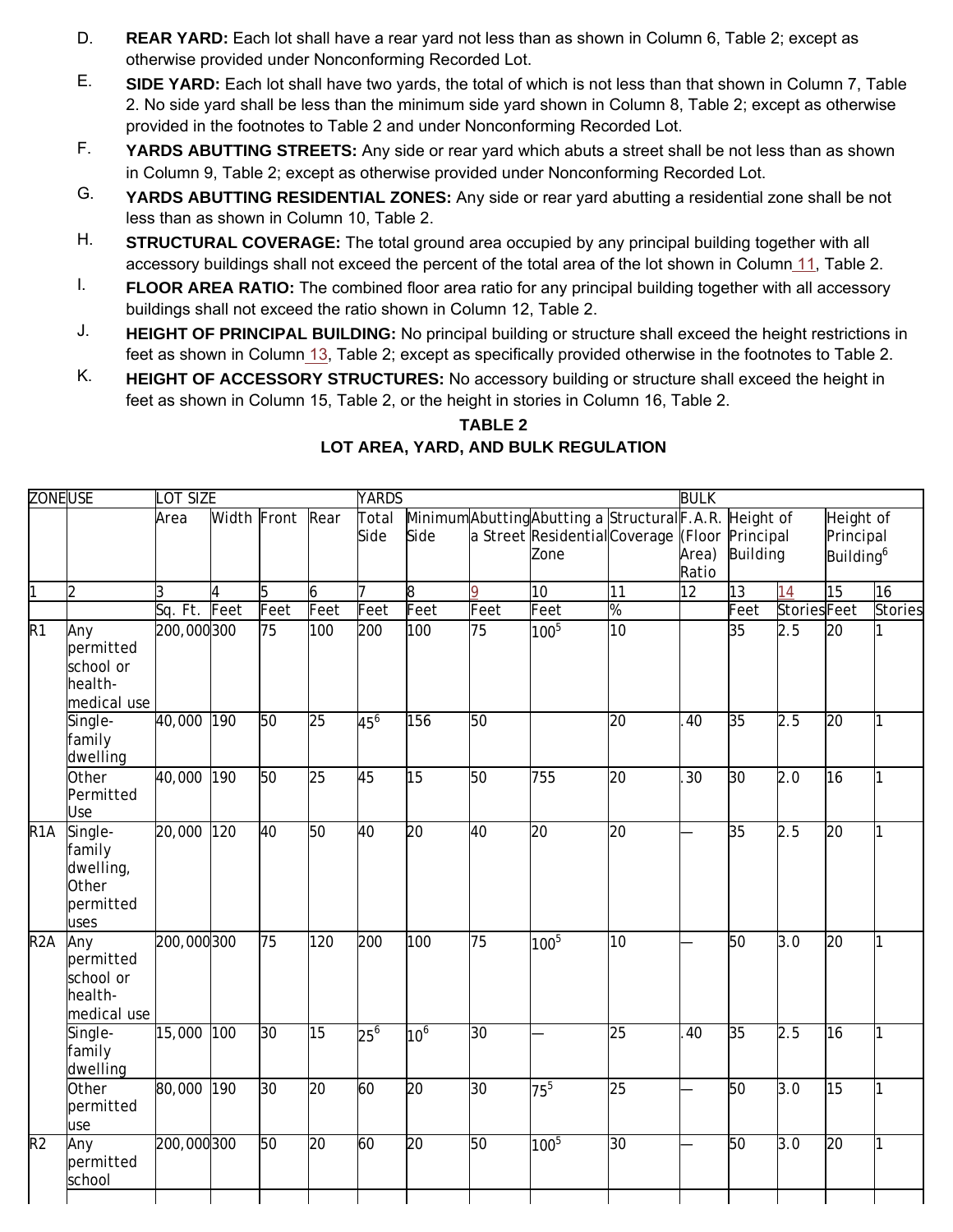|   | nonresidential     |
|---|--------------------|
|   | use is constructed |
|   | in a residential   |
|   | zone. No           |
|   | planting,          |
|   | screening, or      |
|   | landscaping shall  |
|   | be so placed or of |
|   | such design as to  |
|   |                    |
|   | in any manner      |
|   | screen or obscure  |
|   | vision of          |
|   | pedestrians or     |
|   | vehicular traffic  |
|   | or adversely       |
|   | affect drainage in |
|   | such a manner as   |
|   | to endanger the    |
|   | public or present  |
|   | a hazard to        |
|   | safety.            |
| 6 | For single-family  |
|   | dwellings with     |
|   | attached garages   |
|   | in subdivisions    |
|   | platted and        |
|   | recorded on or     |
|   | before the         |
|   | effective date of  |
|   | this title,        |
|   | required total     |
|   | side yards may be  |
|   | reduced to         |
|   | twenty (20)        |
|   | percent of the lot |
|   | width, with a      |
|   | minimum side       |
|   | yard dimension of  |
|   | ten (10) percent   |
|   | of the lot width,  |
|   | but in no case     |
|   |                    |
|   | shall any side     |
|   | yard be less than  |
|   | six (6) feet.      |
|   | If the existing    |
|   | front yards of     |
|   | structures on lots |
|   | lying wholly or    |
|   | partially within   |
|   | three hundred      |
|   | (300) feet on the  |
|   | same side of the   |
|   | street on the      |
|   | same block of any  |
|   | lot proposed for   |
|   | the construction   |
|   | of a structure     |
|   | exceed the         |
|   | required front     |
|   | yard as stated     |
|   | herein, then the   |
|   | greater distance   |
|   | shall be required, |
|   | except that if the |
|   |                    |
|   |                    |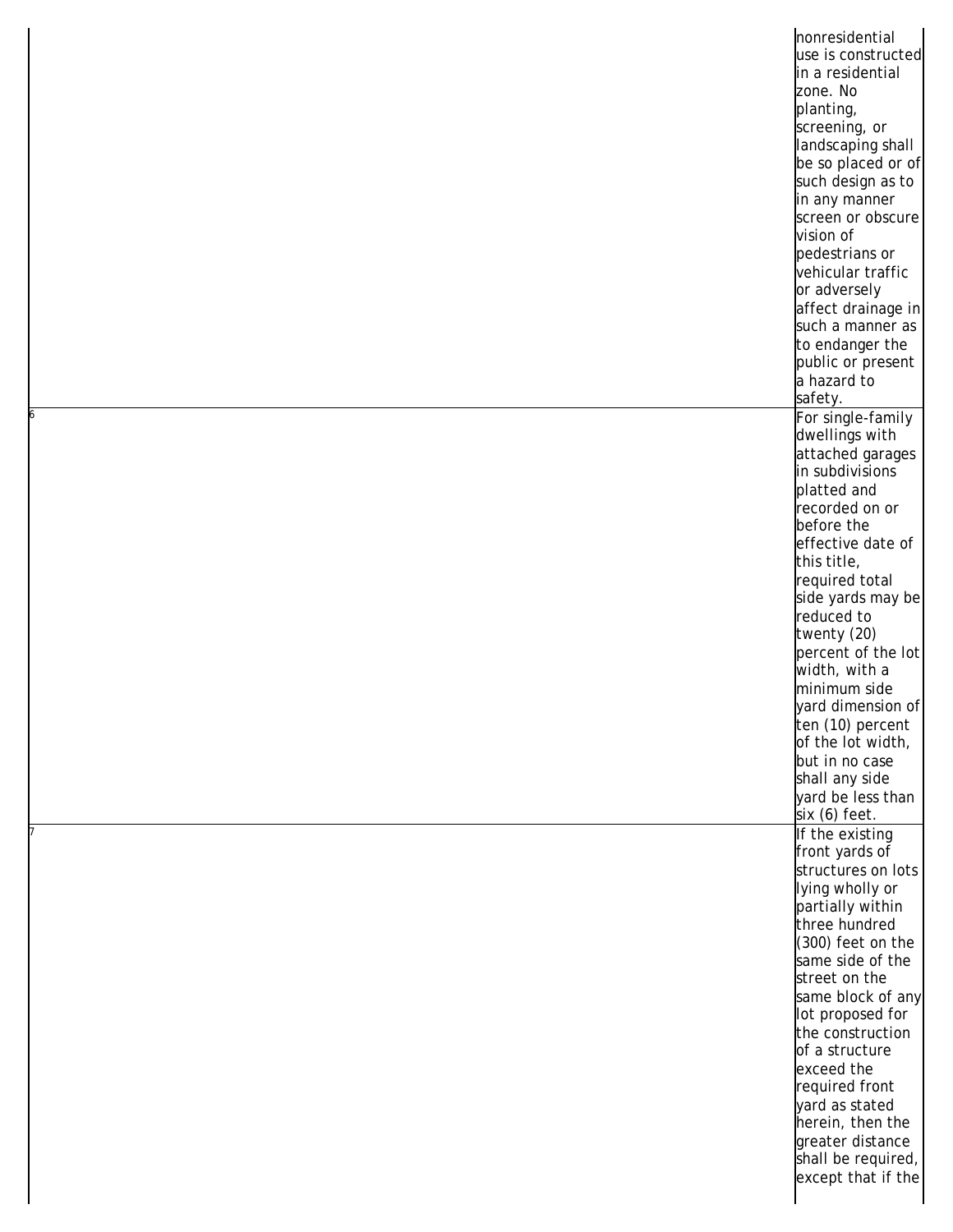| existing front     |
|--------------------|
| vards are not      |
| uniform, then the  |
| average such       |
| distance shall     |
| apply.             |
| An accessory       |
| building will not  |
| exceed forty (40)  |
| percent of the     |
| floor area of the  |
| principal building |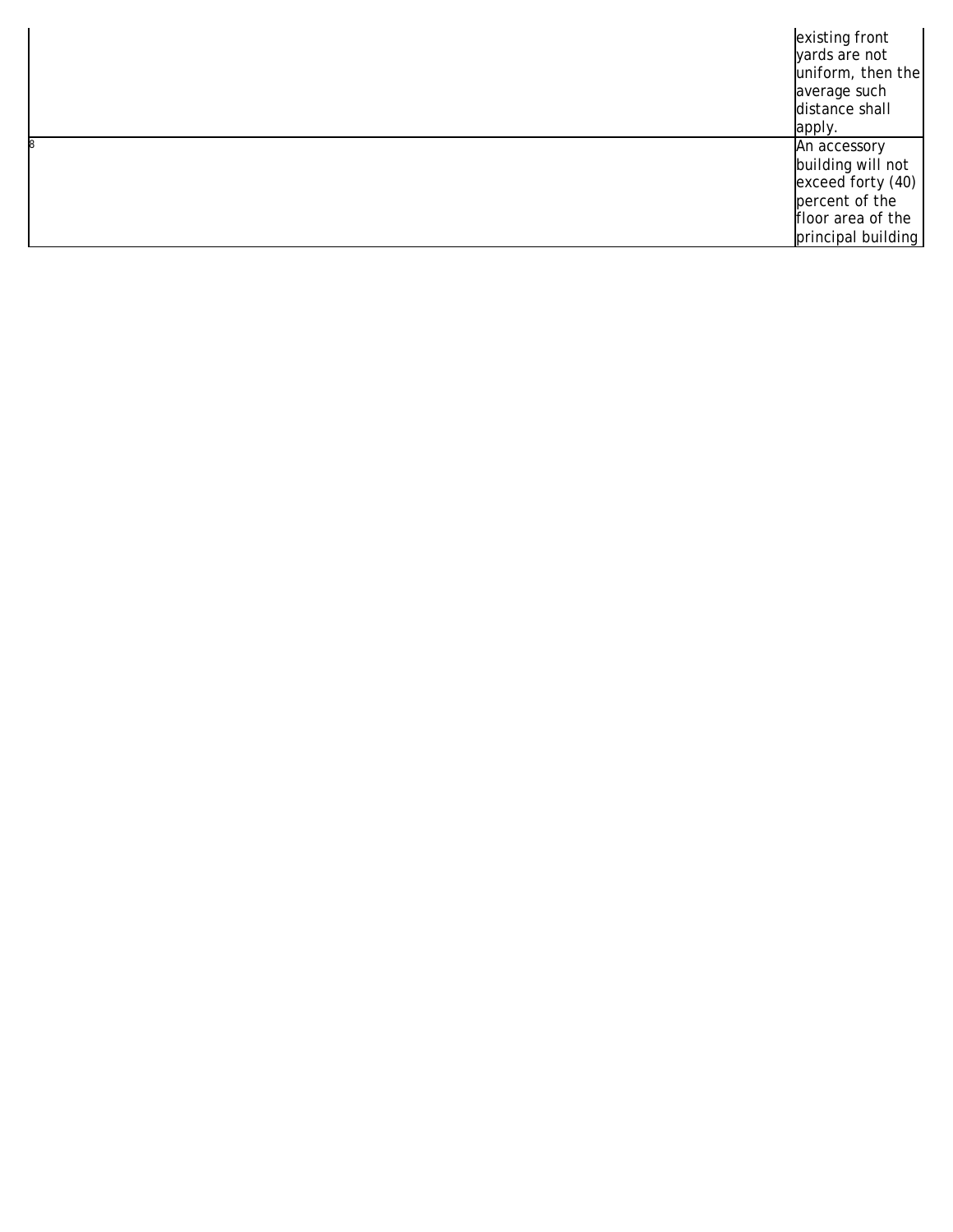### REQUIRED PLANT UNITS/100"

4 Canopy Trees

**6 Understory Trees** 

24 Shrubs



# **17.20.010 SUPPLEMENTARY ZONE REGULATIONS.**

These supplementary regulations are listed or described here rather than repeated several times throughout the document, since they apply to several zones. These regulations pertain to certain specific uses, authorized certain exemptions, or related to unusual conditions.

#### A. **RESIDENTIAL PERFORMANCE STANDARDS**

1. It is the purpose of this section to establish regulations and minimum standards for residential uses.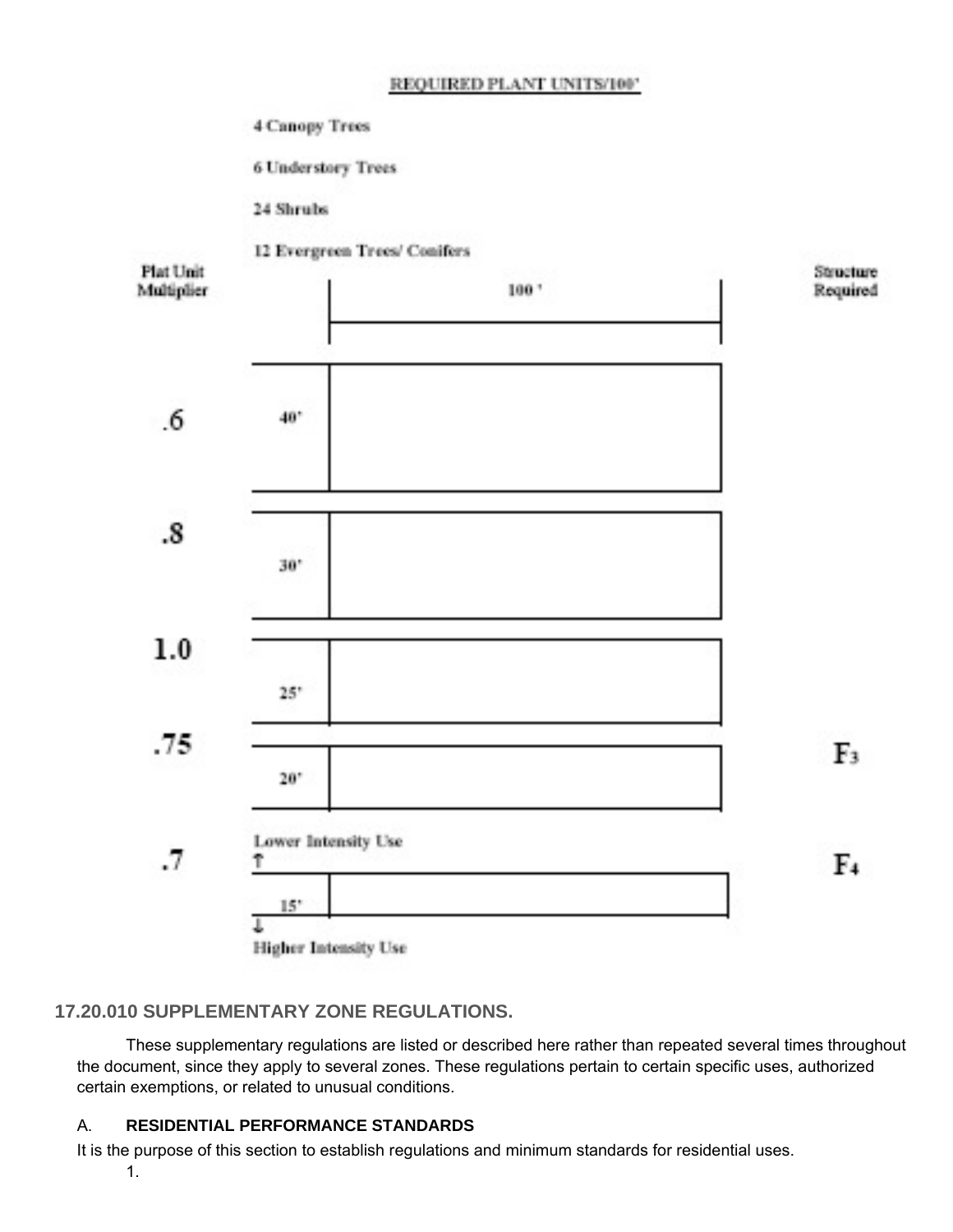### **Single-Family Dwellings:** All single-family dwellings in R zones shall be constructed to contain a minimum ground area to provide a minimum livable area in accordance with the following standards:

| Zone                 | Minimum Ground Area of Building in<br>Square Feet | Minimum Livable Area of Building in<br>Sauare Feet |
|----------------------|---------------------------------------------------|----------------------------------------------------|
| <b>R1, R1A</b>       | 850                                               | 1,550                                              |
| R <sub>2</sub>       | 850                                               | .150                                               |
| R <sub>3</sub> B     | 850                                               | 150                                                |
| R3A, R4, R4A, R5, R6 | 850                                               | 850                                                |

#### 2. **Multiple-Family Dwelling Units:**

a. Each dwelling unit within a multiple-family unit building shall be constructed to contain a minimum livable area, in accordance with the following standards:

| <b>Dwelling Unit Type</b> | Minimum Livable Area of Dwelling Unit in Square Feet |
|---------------------------|------------------------------------------------------|
| Minimum Apartment Size    | <b>500</b>                                           |
| One-Bedroom Apartment     | 620                                                  |
| Two-Bedroom Apartment     | 740                                                  |
| Three-Bedroom Apartment   | 1840                                                 |

- b. Each individual dwelling unit in a building containing more than one dwelling unit shall have its own lavatory contained in the individual dwelling unit.
- 3. **Alteration and/or Conversion of Residential Buildings:** A single-family dwelling located in a residential (R) zone shall not be altered and/or converted to increase the number of dwelling units unless it is in compliance with the following regulations:
	- a. No building shall be altered and/or converted unless, after conversion, the zoning lot on which it is located would provide the minimum square feet of lot area per dwelling unit as required in Section 17.16.010
	- b. No building shall be altered and/or converted unless after conversion, it would comply with all height, yard, lot width, floor area ratio and lot coverage requirements on the residential zone in which it is located.
	- c. No building shall be altered and/or converted unless, after conversion, every dwelling unit would contain at least the square feet of usable floor area within each dwelling unit as required in Subsection A.2. of this section.
	- d. No structural alteration of the building exterior shall be made except as may be necessary for the purposes of sanitation or safety. After alteration and/or conversion each floor containing dwelling units (or unit) shall have two (2) separate means of exit leading directly to the outside at ground level, placed as remotely from each other as possible. At least one (1) stairway leading to the second or higher floor shall be completely enclosed within the converted building.

#### 4. **Group Family Households:**

- a. Shall not be located less than one thousand (1,000) feet from any other group family household facility or one thousand five hundred (1,500) [feet] from any congregate housing facility; and
- b. Shall provide evidence of any licenses or certifications required by any licensing or regulatory authorities other than the village to the village manager.
- 5. Any nonresidential structure permitted in a residential zone shall have exterior elevations constructed of masonry, decorative block, brick, or wood, or the equivalent.
- 6. All trash enclosures must be constructed of the same material as the principal building.
- 7. No storage of construction debris or rubbish is allowed on any property within the village.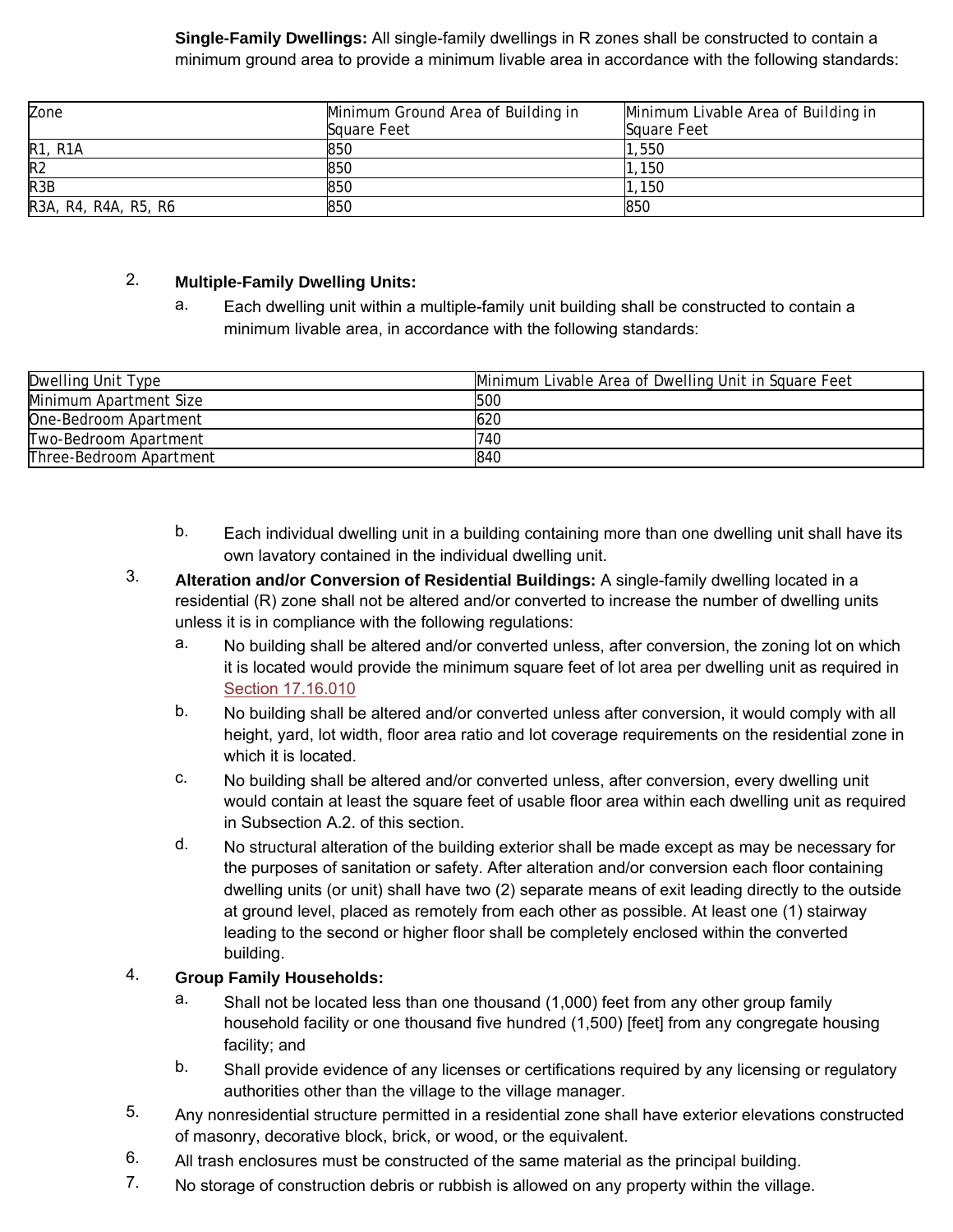#### B. **INDUSTRIAL PERFORMANCE STANDARDS**

It is the purpose of this section to establish regulations and standards for the installation and operation of industrial uses, based upon consideration of the objectionable characteristics of such uses and the zones in which they are permitted. Further, this section is intended to prescribe procedures and methods of measurement of industrial characteristics subject to such standards.

Any use permitted in the OR, LI, LIA and GI zones, whether such use is permitted as a principal use or an accessory use, shall be subject to these requirements:

1. **Permit Procedure:**. Before a building permit is issued for a use in an OR, LI, or GI zone, the applicant shall furnish the building department sufficient information to enable the building department to assure the village that all performance standards set forth in the Zoning Ordinance can and will be complied with at all times. All information and evidence submitted in applications to indicate conformity to performance standards shall constitute a certification and an agreement on the part of the applicant that the proposed use can and will conform to such standards at all times.

The building department, in order to determine whether or not the applicant will meet such standards, shall require the applicant to submit the following information:

- a. A plot plan showing the location of all present and proposed structures, drives, parking lots, waste disposal areas, bulk storage areas, streets, streams, or other significant features on or within two hundred (200) feet of the proposed site.
- b. A description of the activity to be conducted regarding waste products, external effects or other conditions which are regulated herein; provided, however, that the applicant shall not be required to reveal any trade secrets or sufficient detail with regard to a process which would cause any secret process or manufacturing procedure for a closely guarded proprietary compound or product to become public knowledge and be available to competitors.
- c. The type and location of abatement devices to control, or recording instruments to measure, conformance with required standards, not including devices and instruments which are inherent in the manufacturing process.
- d. Such other data and certification as may reasonably be required by the building department to reach a determination.

When a new or altered use in an OR, LI, LIA or GI zone is proposed that may, in the opinion of the building department, involve a possible violation of the regulations in Subsection B.2., the building department shall, as a condition precedent to issuing a building permit, require the deposit in escrow of one thousand dollars (\$1,000.00) for a period of one (1) year from the date of the new or altered use or occupancy. The building department shall notify the plan commission/zoning board of appeals of such required deposit in escrow. Escrow deposits or remainders of escrow deposits shall be returned to the depositors at the expiration of the escrow period.

- 2. **Performance Standards:**
	- a. The OR, LI, LIA and GI zones all of the rules and regulations of the Illinois Pollution Control Board shall apply.
	- b. All air emissions shall be in accordance with the air emission standards of the village.
	- c. All trash containment must be enclosed and of the same exterior materials as the principal building.
	- d. Any utility facility on the roof of a building must be screened by a parapet wall or other screening as approved by the village.
	- e. A landscape plan must be approved prior to occupancy.
- 3. **Enforcement:** The building department shall enforce the provisions of this section.
	- a. If, during the one-year period that the escrow deposit is held, the building department believes there is a reasonable probability that the regulations of this section are being violated, the department may employ a qualified technician or technicians to perform investigations, measurements, and analyses to determine whether or not the regulations are being violated and may pay their reasonable fee out of the aforementioned escrow deposit, regardless of the outcome of the investigations. If the reasonable fees of such technician or technicians exceed the amount of any available escrow deposit, and if a violation of this section is discovered, the fees may be recovered as a penalty in the same manner specified herein.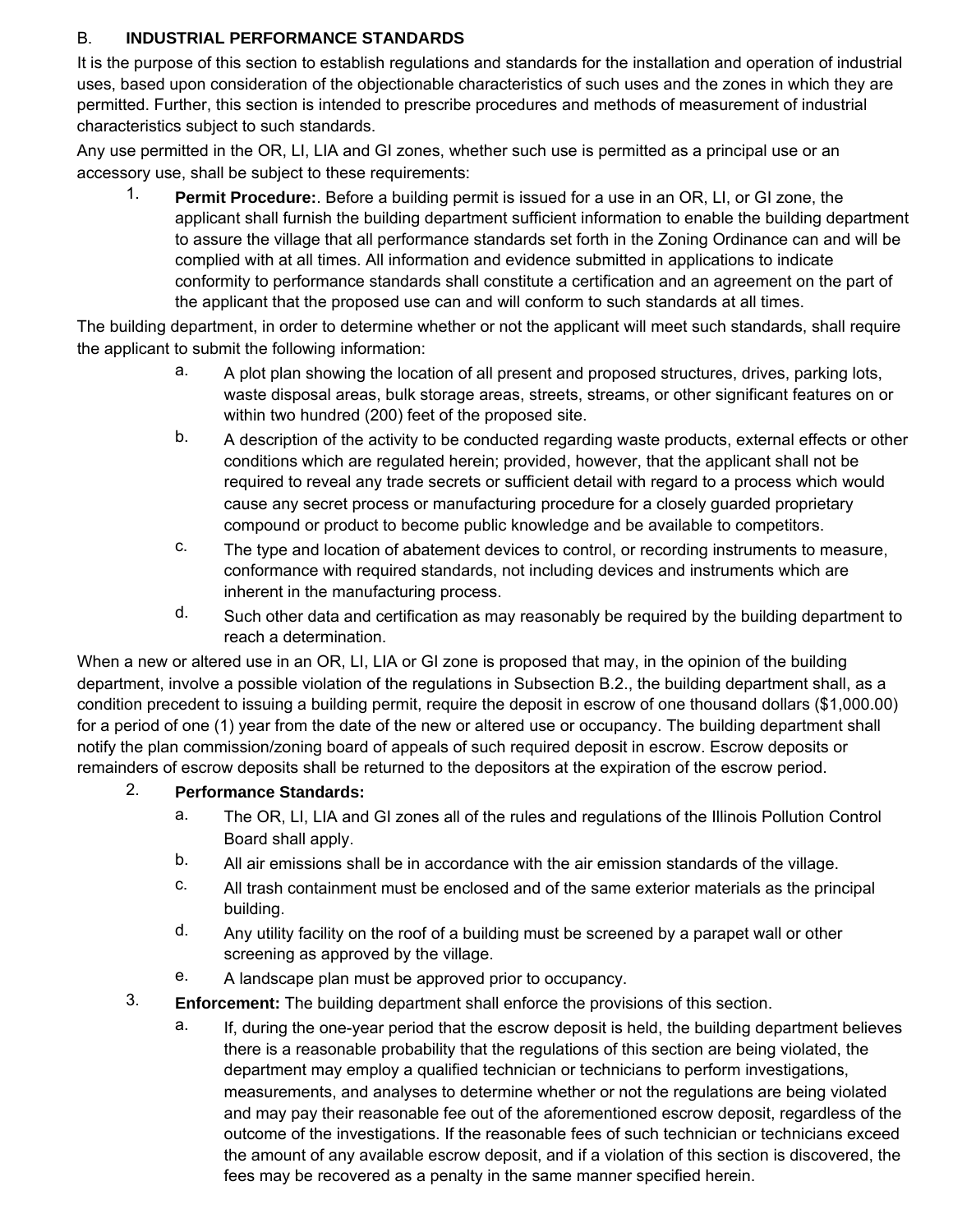- b. In cases not covered by escrow deposit but in which, in the opinion of the building department, there is reasonable probability that any use or occupancy violates the regulations of this section, the department is hereby empowered to employ a qualified technician, or technicians to perform investigations, measurements and analyses to determine whether or not the regulations of this section are being violated. In the event that a violation is found to exist, the violators shall be liable for the reasonable fees of the technicians employed to perform such investigations, measurements, and analyses. Such fees may be recovered as a penalty in the same manner specified herein.
- c. In addition, the village may require the installation, maintenance, and operation by the offending industry of continuous measuring recording instruments to demonstrate the operation and to ensure continuous compliance with the prescribed standards.

#### C. **COMMERCIAL PERFORMANCE STANDARDS**

It is the purpose of this section to establish regulations and minimum standards for commercial uses in addition to the provisions of Sections [Chapters] 17.12 and 17.16.

- 1. No vehicular access shall be allowed for any property in the GB and SCB zones which abuts a major street, as shown on the comprehensive plan or the official map of the village, except via central access curb cuts, provided:
	- a. Such central access curb cuts shall be allowed only as specifically approved by the village board of trustees.
	- b. Any central access curb cut shall be no closer than four hundred (400) feet to any street or any other central access curb cut on the same side of the major street.
	- c. Any central access curb cut shall align with any street or central access curb cut on the opposite side of the major street or be offset therefrom by a minimum of two hundred (200) feet.
	- d. All accesses shall be in conformance with the village's roadway access ordinance.
- 2. All property which shall have vehicular access provided via a central access curb cut shall provide and record easements for access purposes. Such easements shall be at least twenty (20) feet wide and shall be located contiguous to the front property line. No discontinuous changes in grade elevation shall be permitted along such easements from one parcel of property to another.
- 3. For nonresidential uses in the Commercial Transition (CT) and the Commercial Transition Limited (CTL) zones, the following additional performance standards shall apply:
	- a. Outdoor storage or display of products or equipment shall be prohibited.
	- b. All commercial activities shall be conducted wholly within the principal building on the lot.
	- c. No principal building shall be altered in such a manner as to change its residential character as a dwelling unit.
	- d. No perceptible noise, odor, smoke, electrical interference, or vibrations shall emanate from any building or structure on the lot.
	- e. No more than two (2) commercial vehicles shall be parked on any lot. No such permitted commercial vehicle shall exceed nine (9) feet in height nor eighteen (18) feet in length. No such permitted commercial vehicle shall be stored on a lot for a period exceeding twenty-four (24) hours unless such commercial vehicle is owned by the owner of the lot on which it is stored. Notwithstanding the provisions of this paragraph 3.e., no commercial vehicle shall be parked to the rear of any building and lot where the rear lot line of such lot abuts property used for residential purposes nor shall any commercial vehicle be parked in a side yard when the side lot line abuts property used for residential purposes.
- 4. Any use that utilizes outdoor speakers or an outdoor paging system and abuts a residential use must receive a special use permit.
- 5. All trash containment must be enclosed and of the same exterior materials as the principal building. All uses in the Central Business (CB) and Central Business-A (CBA) zones shall be exempt.
- 6. Any utility facility located on the roof of a building shall be screened by a parapet wall or other screening approved by the village.
- 7. A landscape plan must be approved prior to occupancy.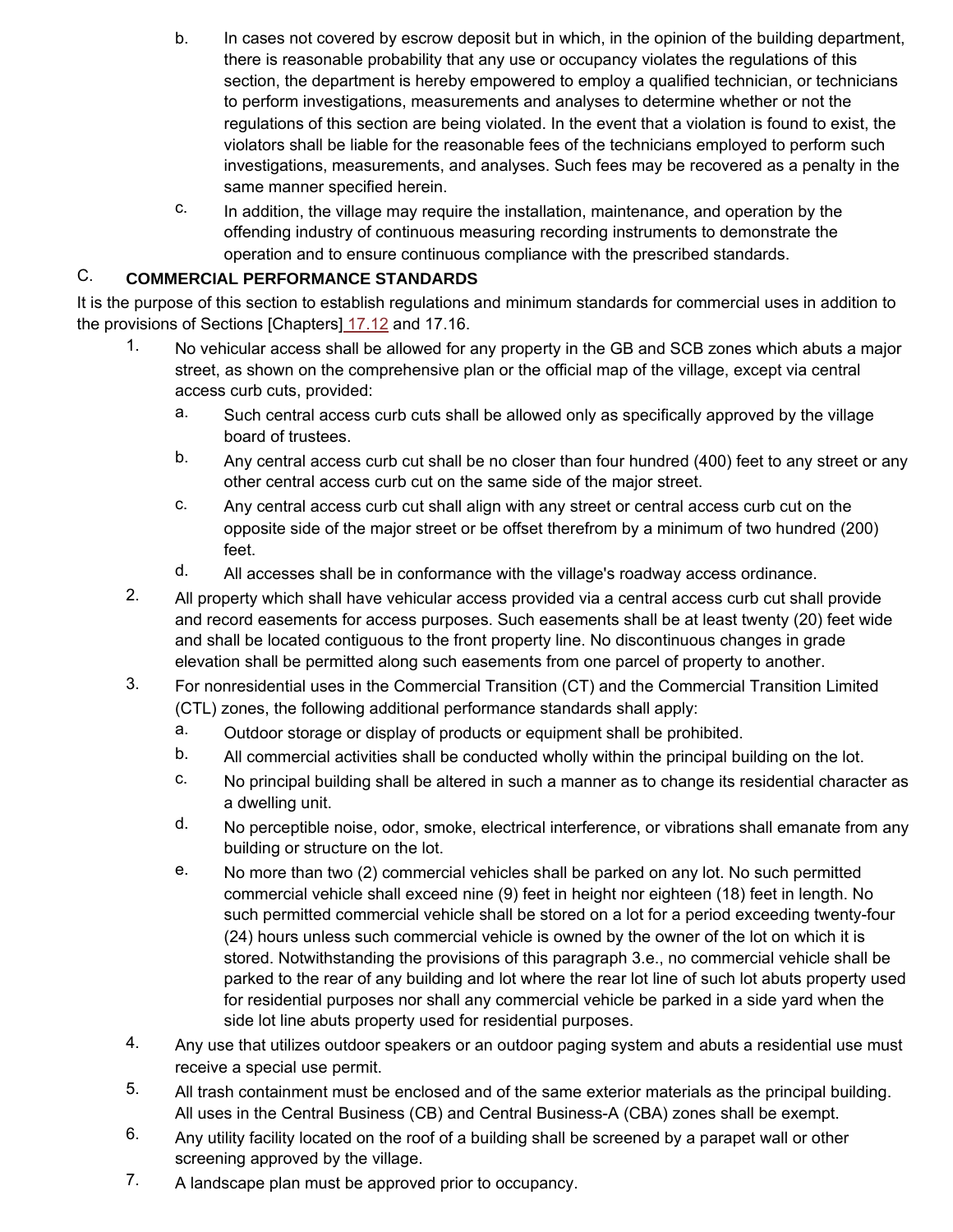#### D. **RESIDENTIAL UNITS IN THE CB DISTRICT AND CBA DISTRICT**

Any residential units constructed in the Central Business zoning district shall be built in conformance with the following requirements:

- 1. No dwelling unit shall be built or located on the ground floor of any building containing commercial uses.
- 2. No residential unit shall be built or located on any story higher than the second story in a nonelevator building.
- 3. There shall be one parking space for every efficiency dwelling unit and every one-bedroom dwelling unit, and there shall be two parking spaces for every two-or-more bedroom dwelling units.
- 4. For property that is zoned Limited Industry (LI) or General Business (GB) and contiguous to property zoned Central Business (CB) or Central Business A (CBA) may be redeveloped as mixed uses, including residential and nonresidential upon issuance of a special use permit in accordance with this title. For purposes of this section redevelopment shall be defined as any structure that is damaged, altered or enlarged in excess of one hundred (100) percent of its building value.
- 5. Property that is zoned Central Business (CB) or Central Business A (CBA) may be redeveloped upon issuance of a special use permit. For purposes of this section redevelopment shall be defined as any structure that is damaged, altered or enlarged in excess of eighty (80) percent of its building area.
- 6. An applicant redeveloping properties described in subparagraphs 4. and 5. of this section shall be entitled to develop a minimum of seventy-five (75) percent of the requirements included in the lot area yard and bulk regulations section of the Grayslake Zoning Ordinance for the particular zoning district in which the property is classified.
- $7.$  (a) For properties described in the above subparagraphs 4. and 5., the height of a building may exceed that required by Section 17.16.010
	- (b) For properties described in the above subparagraphs, the lot area setback requirements in Section 17.16.010 may be waived or modified.
	- (c) For properties described in the above subparagraphs 4 and 5, the structural coverage and floor area ratio (F.A.R.) requirements in **Section 17.16.010** may be waived or modified.

#### E. **ADULT USES**

- 1. Adult uses, as this term is defined in this title, shall be authorized as conditional permit uses in the village, subject to the following restrictions:
	- a. No adult use shall be established within one thousand (1,000) feet of any other adult use.
	- b. No adult use shall be established within seven hundred fifty (750) feet of any church, preschool, elementary school, middle school, secondary school, park (including aquatics center, ball fields, and the like) or playground.

For purposes of this subsection, distance shall be measured in a straight line, without regard to intervening structures or objects, from the nearest point or lot line of the zoning lot on which the adult use is located to the nearest point on a lot line of the zoning lot on which a use described in Subsection 17.20.01E.1.a. or 17.20.010E.1.b. is located.

- 2. An adult use that applies for a conditional use permit shall be granted that permit if it complies with all applicable requirements of Section 17.24.010. Adult uses are deemed compatible with the existing or planned future development of the areas described in paragraph 1. of this subsection. Any conditions placed on the issuance of a conditional use permit to an adult use by the village shall relate solely to the adult use's land use characteristics and not to the content of any protected speech engaged in at the adult use.
- 3. Every adult use shall comply with all of the applicable regulations of  $\overline{\text{Title 8}}$  (Nuisances) of this Code.

# **17.20.020 FLOODPLAIN CONTROL AND STORMWATER DETENTION REGULATIONS.**

- A. All floodplain control and stormwater control shall be in conformance with the Lake County Watershed Development Ordinance.
- B. Except as approved as part of a special use permit and with respect to village owned rights-of-way, no development in the village may establish or maintain any required detention or retention facility or other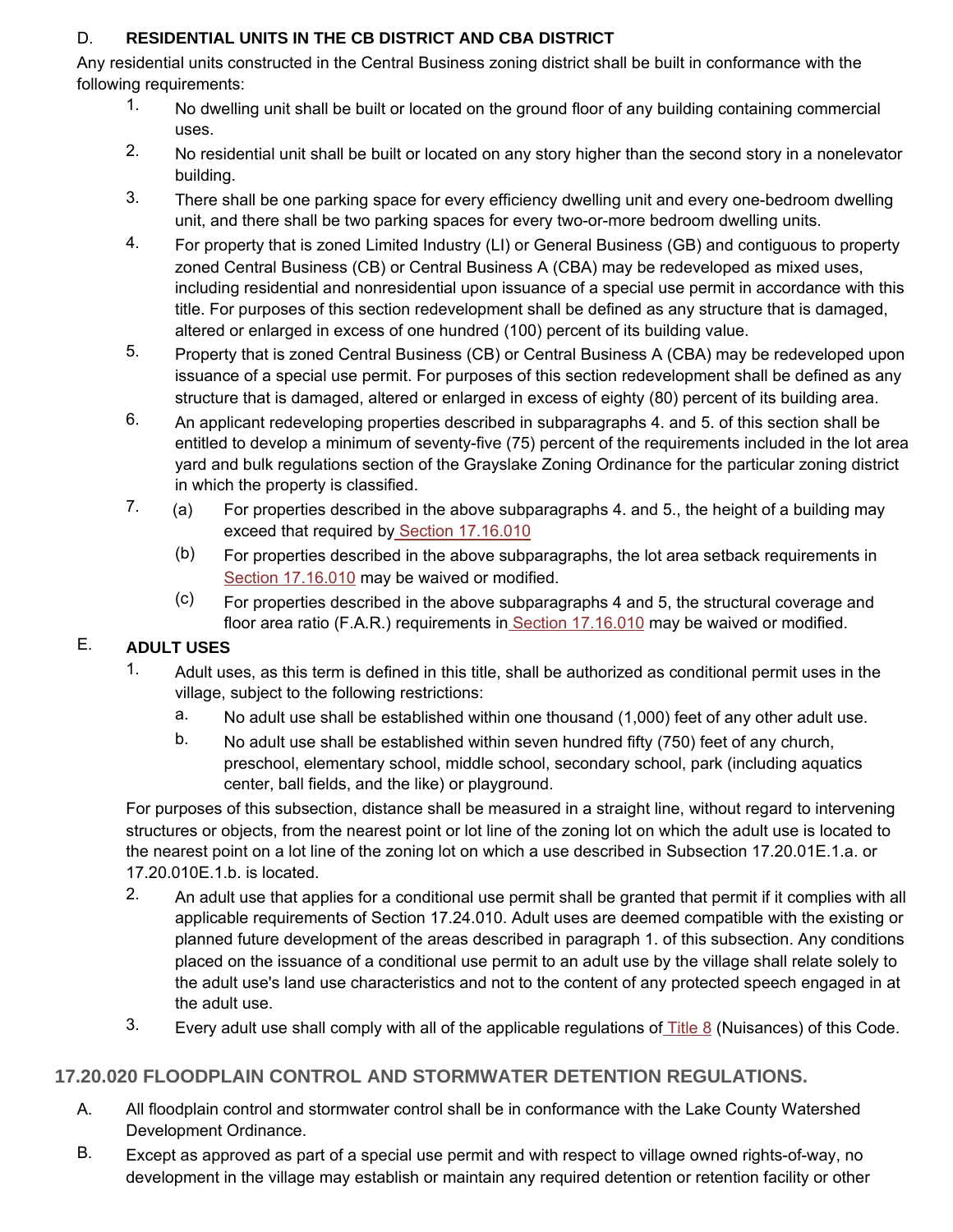required stormwater management systems other than on the same zoning lot served by such detention or retention facility or other required stormwater management system. Further, no zoning lot in the village may have a detention or retention facility or other required stormwater management systems established or maintained upon it for purposes of serving any development on a lot, parcel, tract, or property not located within the corporate limits or the village.

This requirement is more restrictive than any other provision of the Lake County Watershed Development Ordinance that would otherwise provide for the location of a detention or retention facility or other required stormwater management system.

*(Ord. No. 2012-0-01, § 2, 1-17-2012)* 

# **17.20.030 MISCELLANEOUS REQUIREMENTS.**

#### A. **CENTRAL SEWER AND WATER SERVICES**

All permanent buildings and structures intended for human occupancy shall be connected to central sewage treatment and water supply utility systems, except that single-family dwellings may have private water wells and septic fields, provided the following requirements are met:

- 1. A community sanitary sewer main or water main is not available within two hundred fifty (250) feet of any boundary line of the lot.
- 2. No lot shall have an area less than forty thousand (40,000) square feet and a width of less than one hundred ninety (190) feet. If a lot of such size cannot comply with the regulations of the Lake County Health Department as they pertain to septic fields, the lot shall be enlarged in increments of at least the minimum lot size established for the zoning district in which the lot is located.
- 3. Connection to a community sewer main or water main shall be made within one year from the time that they become available and upon notice by the village.
- 4. House connections to the utility systems shall be installed at the time that the dwelling is constructed.

#### B. **ACCESSORY USES**

An accessory use shall be permitted on the same zoning lot as a principal use, provided that the following conditions are met:

- 1. The accessory use customarily is incidental to the principal use.
- 2. The accessory use shall be subordinate in size, floor area, intensity, extent, and purpose to the principal use.
- 3. The accessory use shall contribute to the comfort, convenience or necessity of the principal use.

#### C. **YARD AND BUILDING SETBACK EXCEPTIONS**

- 1. The following shall be allowed to project into or to be constructed in any required yard or beyond the building setback line.
	- a. Air conditioner compressor pads or air conditioner units shall be placed no closer than five feet from the side property line and shall have landscape screening to screen the unit from the street and the nearest adjoining property.
	- b. Awnings and canopies in accordance with the Building Officials Code of America (BOCA) Building Code as adopted by the Village of Grayslake.
	- c. Bay window, not to exceed two feet;
	- d. Chimneys, not to exceed two feet;
	- e. Clothesline posts, in the rear yard only;
	- f. Driveways;
	- g. Fences, in accordance with the Grayslake Fence Ordinance;
	- h. Guardhouse or gatehouse;
	- i. Flagpoles;
	- j. Garbage disposal equipment, nonpermanent, in the rear yard only, except during a construction project.
	- k. Island and pumps for gasoline service station, minimum setback of twenty (20) feet;
	- l. Landscape features;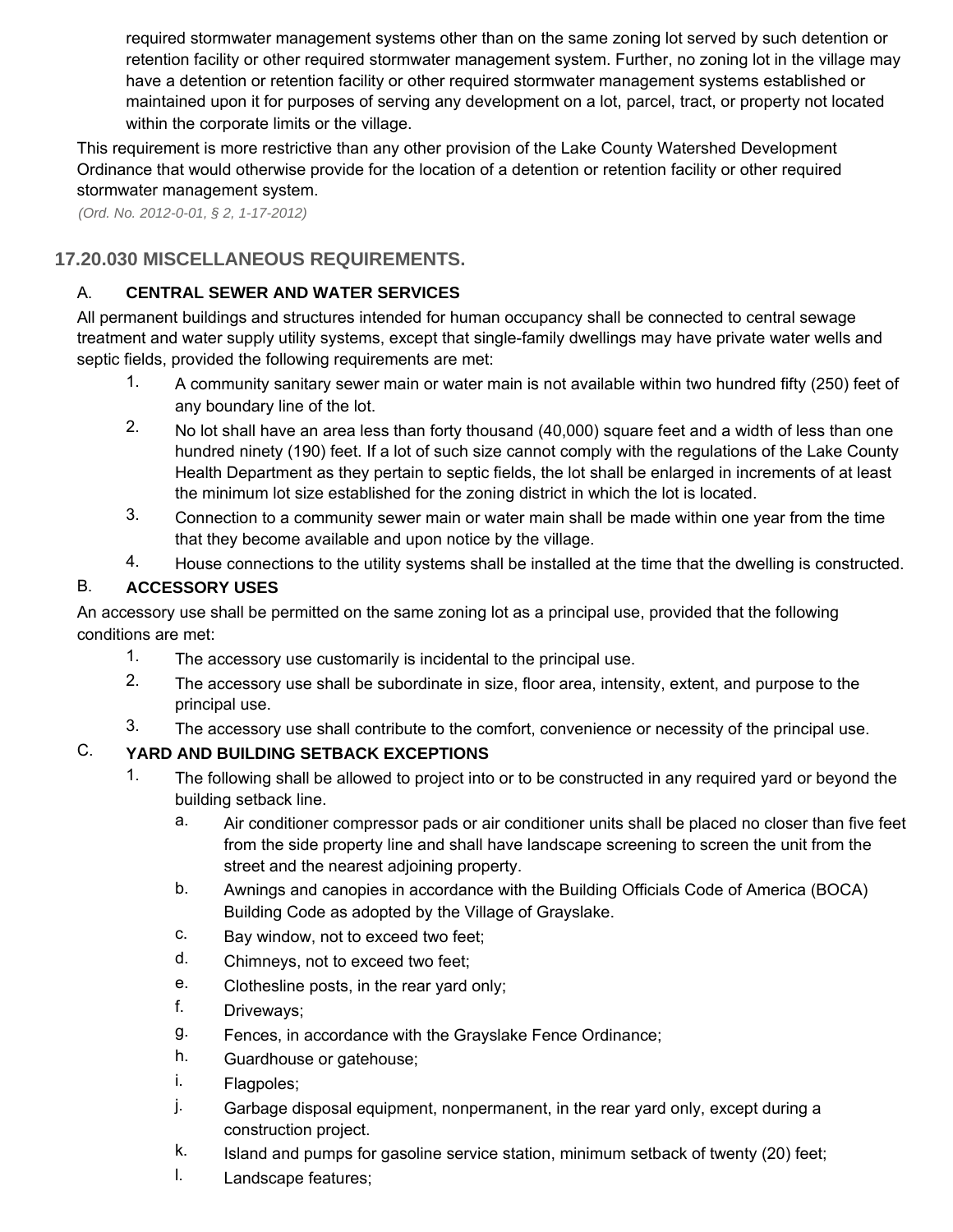- m. Mailboxes;
- n. Marquees in accordance with the Building Officials Code of America (BOCA) Building Code as adopted by the Village of Grayslake;
- o. Overhanging roof, eaves, gutter, cornice, or other architectural feature, not to exceed three feet;
- p. Planting boxes;
- q. Playground equipment, including tennis courts, in the rear yard only;
- r. Sidewalks and steps;
- s. Signs in conformance with Grayslake Sign Ordinance;
- t. Steps or stairs to a dwelling, nonenclosed, not to exceed four feet;
- u. Swimming pools and tool sheds in the rear yard only;
- v. Terraces (open) and porches (nonenclosed) not to exceed four feet.
- w. Trees, shrubs, flowers and other plants;
- x. Yard and service lighting fixtures, poles;
- y. Window air conditioners;
- z. Dog runs; rear yard only, minimum three feet from any property line.

#### 2. **Utility Exemption**

Except as expressly provided in this chapter, nothing in this chapter shall impose restrictions on the type or location of any poles, wires, cables, conduits, vaults, laterals, or any other similar distributing equipment of a public utility. All such uses shall, however, comply with the subdivision and other applicable codes, ordinances, and regulations of the village. Notwithstanding, the following regulations shall apply:

- All utility facilities shall have a maximum height of six feet.
- All utility facilities shall be screened by landscaping from adjoining properties.
- No utility facility shall be placed in drainage easement.

#### D. **ANNEXED LAND**

All land which may hereafter be annexed to the Village of Grayslake shall be automatically classified in the R1 Residential district. Within ninety (90) days if no application for reclassification of the property has been filed, the plan commission/zoning board of appeals shall on its own motion schedule a public hearing on the advisability of the zoning classification of the property. If following the hearing, the board of appeals believes the R1 residential classification is improper, the board shall transmit to the board of trustees a written report giving its findings and recommendations for proposed reclassification of the property. This provision shall not apply, however, to land affected by a valid annexation agreement adopted pursuant to Division 1 of Article 7 of Chapter 65 of the Illinois Compiled Statutes 1994.

#### E. **CUSTOMARY HOME OCCUPATIONS**

Home occupations are permitted in Residential districts, provided that the home occupation shall be conducted in such a manner that it does not change in any way the residential neighborhood atmosphere or infringe on the rights of abutting and adjoining homeowners or residences and further providing that:

- 1. The occupation shall normally be conducted wholly within the principal building.
- 2. No person other than members of the immediate family residing in the dwelling may be employed.
- 3. A separate entrance shall not be provided in conjunction with the conduct of the occupation.
- 4. No alteration of any kind shall be made to the principal building which changes its residential character as a dwelling unit.
- 5. No outdoor storage shall be allowed.
- 6. The occupation shall not involve more than a total of three hundred (300) square feet of the area of a dwelling unit.
- 7. There shall be no commodity sold or services rendered that require delivery or shipment of merchandise; goods or equipment by other than passenger-size motor vehicles, three-quarter-ton step-up van or similar-sized trucks.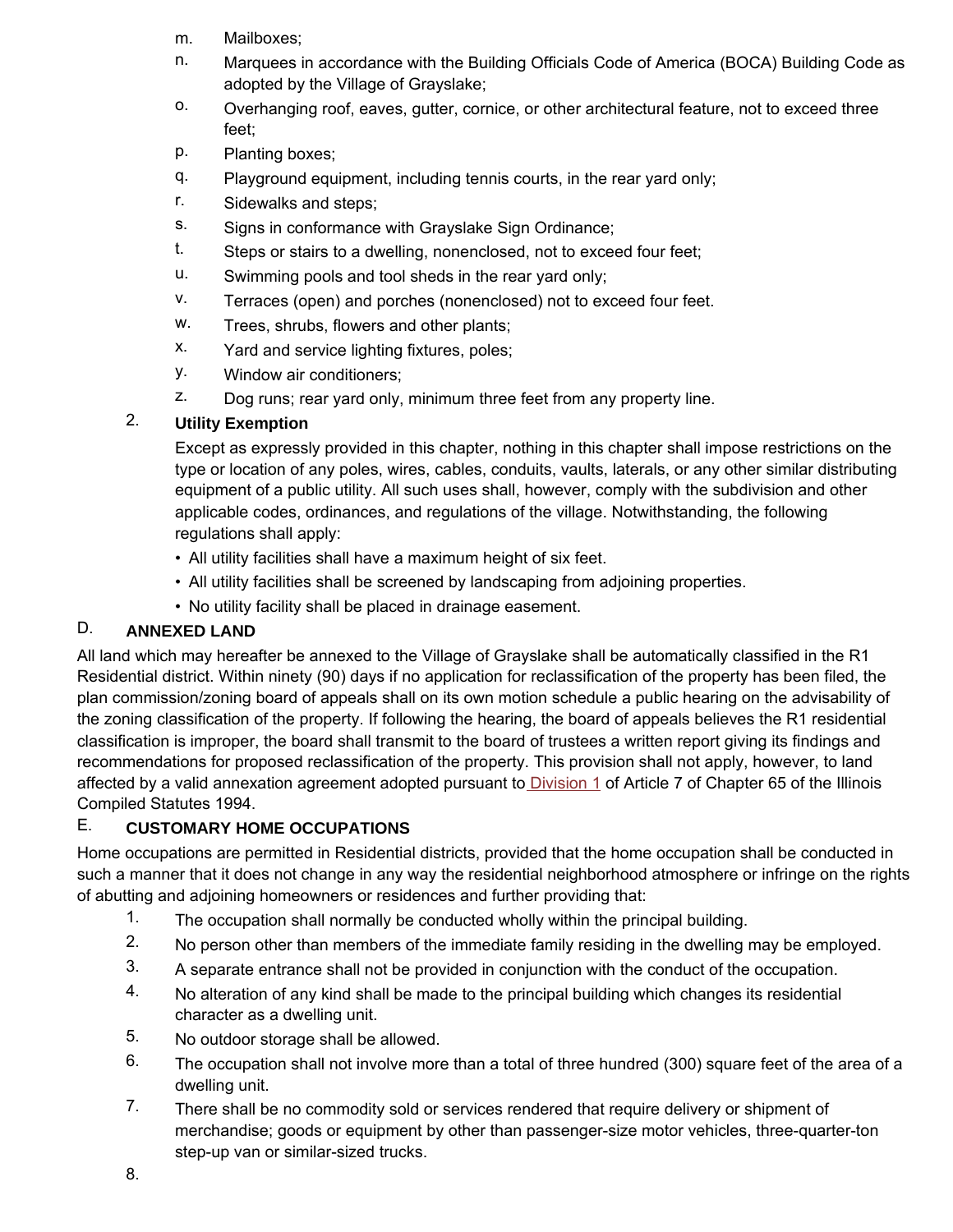There shall be no perceptible noise, odor, smoke, electrical interference or vibrations emanating from the structure in which the home occupation functions.

- 9. The home occupation shall be conducted in such a manner that it does not create parking or traffic congestion for the abutting or adjoining neighbors or for the immediate neighborhood, or in any way presents a nuisance by excessive traffic, customer activity or so forth.
- 10. The following uses are hereby prohibited as home occupations:
	- a. Automobile, snowmobile, motorcycle, or recreational vehicle repair and service.
	- b. Landscaping material sales or service.
	- c. Any industrial uses as defined in the use table.
	- d. Industrial machinery repair and service.
	- e. Any use requiring a conditional use in the use table.
	- f. Children's day care facility with five or more children.
	- g. Construction material sales.
	- h. Outdoor storage of materials, equipment, or other items associated with the above referenced items.

#### F. **TEMPORARY USES**

The following regulations govern the operation of certain transitory or seasonal uses:

- 1. Permits. No temporary use shall be established or maintained unless a temporary use permit shall have first been issued in accordance with this Subsection F.
- 2. Application for a temporary permit shall be made to the building department and shall contain the following information:
	- a. A survey or legal description of the property to be used, rented, or leased for the temporary use;
	- b. A description of the proposed use including sufficient information to determine the yard requirements, sanitary facilities, and availability of parking space to service the proposed use.
- 3. Standards for Issuance of Temporary Use Permit. In reviewing an application for a temporary use permit, the building department will review the proposed location of the temporary use, the ground coverage and floor area proposed for the temporary use, the proposed height of the temporary use, the impact of the temporary use on parking and traffic in the area, and any other issue related to the proposed temporary use. A temporary use permit shall be denied if the building department determines that the public health, safety, or welfare would be, or may reasonably be expected to be, impaired by the issuance thereof. A temporary use permit may be denied if the building department determines that the applicant has failed to comply with the terms or conditions of any previously issued temporary use permit or that the permanent use of the property fails to comply in all respects with the provisions of this Code and all other village ordinances regulating the development, use, and maintenance of such property.
- 4. Conditions. A temporary use permit may be conditioned upon such special requirements as the building department may determine are necessary to achieve the purposes of this code and to protect the health, safety and welfare.
- 5. Revocation. A temporary use permit shall be revoked if any of the standards and conditions imposed pursuant to this Subsection F., or such permit, are violated.
- 6. Uses. The following temporary uses shall be located only in those districts as specified in table 17.12 of this title, and are subject to the following specific regulations and time limits, in addition to the regulations of any zone in which the use is located:
	- a. Carnival or Circus. A temporary use permit may be issued for a carnival or circus for a period not longer than fifteen (15) days;
	- b. Christmas Tree Sales. A temporary use permit may be issued for the display and open-lot sale of Christmas trees for a period not longer than thirty (30) days;
	- c. Contractor's Project Office and Equipment Sheds. A temporary use permit may be issued for a contractor's temporary office and equipment sheds incidental to a construction project. The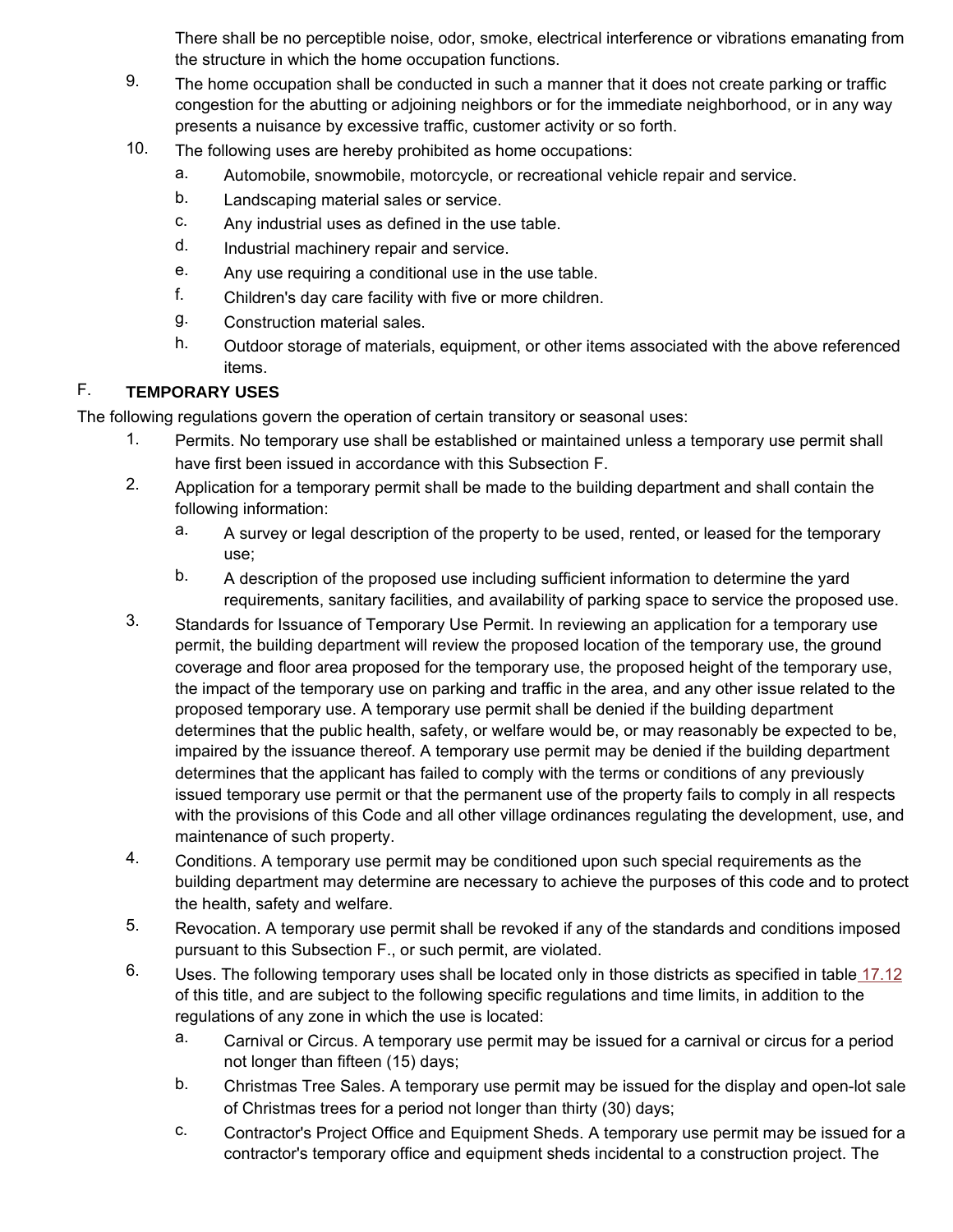permit shall be valid for not more than one year but is renewable. The office or shed shall be removed upon completion of the construction project;

- d. Real Estate Project Sales Office. A temporary use permit may be issued for a temporary real estates sales office in any new subdivision. The permit shall be valid for not more than one year but is renewable. The permit shall be valid for not more than six months per year. No sales shall be made within thirty (30) feet of any street right-of-way;
- e. Seasonal Sale of Farm Produce. A temporary use permit may be issued for the operation of a roadside stand for the sale of farm produce grown exclusively on the premises. The permit shall be valid for not more than six months per year. No sales shall be made within thirty (30) feet of any street right-of-way;
- f. Tent Theater or Tent Meeting. A temporary use permit may be issued for a tent or other temporary structure to house religious and cultural functions and for commercial and industrial promotions for a period of not more than fifteen (15) days;
- g. Sidewalk and Parking Lot Sales, Tent Sales, and Other Outdoor Retails Events. A temporary use permit may be issued for the display and sale of retail goods. The temporary use permit shall be valid for not more than five days and no more than three such permits shall be issued for the same property in any calendar year;
- h. Outdoor Storage or Display of Construction of Bulk Materials. A temporary use permit may be issued for the storage and display of materials sold at retail in prepackaged containers or the storage and display of flowers, shrubs, trees, and other plant materials outside a fully enclosed building storage pursuant to paragraphs 17.20.030H.1., 2., and 3. of this Code. Such temporary use permits shall be limited in the temporary use permit, but in no event shall a temporary use permit be allowed for more than one hundred twenty (120) days in any calendar year. The duration of such temporary use permit shall be determined based on the type of materials proposed for storage or display, the location of the lot on which such storage or display is to occur, and the manner in which the applicant proposes to so store or display the permitted materials.
- 7. Use Limitations.
	- a. General Limitations. Every temporary use shall comply with the limitations made applicable to specified temporary uses by paragraph 6. of this section. No temporary use shall be permitted in any district if it would have a significant negative impact, including aesthetic impact, on any adjacent property or on the area, as a whole, in which it is located.
	- b. Hours and Days of Operation. The building department may designate the specific hours and days of the week during which a temporary use may operate on the basis of the nature of the temporary use and the character of the surrounding area.
	- c. Public Safety. No temporary use shall be permitted that can be expected to create any undue on-site or off-site threat to public safety. No temporary use shall be operated except in accordance with any restrictions and conditions that may be imposed to eliminate any such threat. If required by the building department, the operator of the temporary use shall employ a fire watch team and/or appropriate security personnel.
	- d. Traffic. No temporary use shall be permitted if additional vehicular traffic reasonably expected to be generated by such temporary use would have undue detrimental effects on surrounding streets and uses.
	- e. Conflicts with Other Temporary Uses. No temporary use shall be permitted if such use would conflict with another previously authorized temporary use.
	- f. Parking. Before approving any temporary use, the building department shall make an assessment of the total number of off-street parking spaces that will be reasonably required in connection with the proposed temporary use, on the basis of the particular use, its intensity, and the availability of other parking facilities in the area, and shall approve such temporary use only if such off-street parking is provided. No temporary use shall be authorized that would, in the opinion of the building department, unreasonably reduce the amount of off-street parking space available for use in connection with permanent uses located on the zoning lot in questions.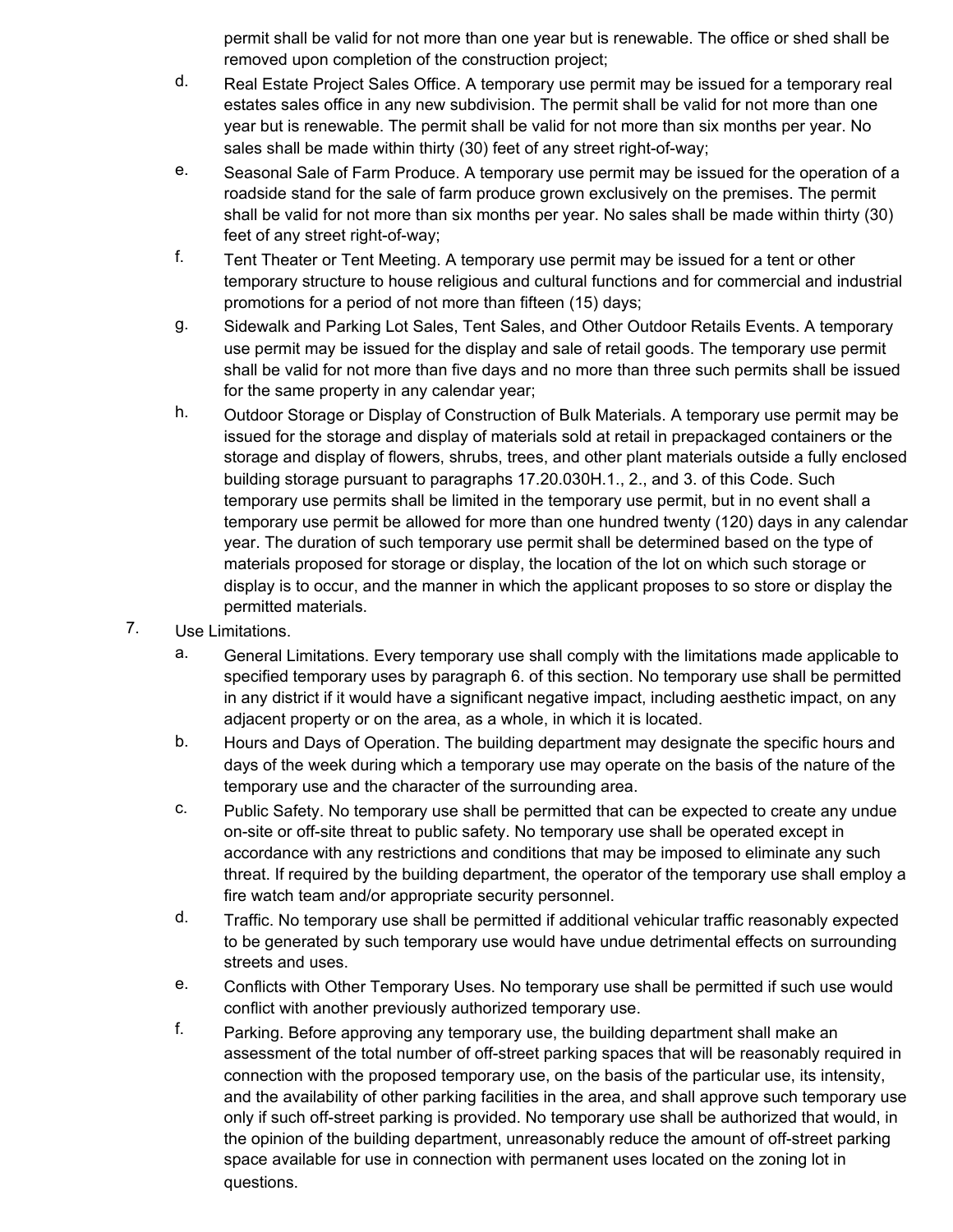- g. Additional Conditions. Every temporary use shall, in addition, comply with and the building department may impose such other conditions as may be reasonably necessary to achieve the purposes of this Code or to protect the public health, safety and welfare.
- h. Notwithstanding anything to the contrary in this Subsection 17.20.030.F., a temporary use permit otherwise authorized under Subsection F.6. may be approved by an ordinance approved by the village board of trustees, even if such temporary use does not satisfy certain of the standards, conditions, or restrictions set forth in this Subsection F., provided that the board of trustees find in its legislative determination that the temporary use in question will otherwise promote the public welfare. Any such approval ordinance may establish special terms, conditions, and restrictions that the village board of trustees determines are necessary or desirable to protect the public health and safety.

#### G. **HEIGHT EXCEPTIONS**

The following structures or parts thereof are exempt from the height limitations set forth in the several zones, except as limited by any height restrictions imposed by any airport authority, port district, or other municipal corporation operating an airport, and as limited by regulations for airports and heliports, contained in Section 17.24.010 of this title. These structures must be constructed in conformance with all state and federal rules and regulations.

- 1. Public utility poles, towers, and wires;
- 2. Radio and television antennae and towers;
- 3. Water tanks and standpipes.

#### H. **OTHER USES AND REGULATIONS**

- 1. **Fallout Shelters:** Fallout shelters are permitted as principal or accessory uses and structures in any zone, subject to the yard and lot coverage regulations of the zone. These shelters may contain or be contained in any other structures or may be constructed separately. In addition to shelter use, they may be used for any principal or accessory use permitted in the zone, subject to the applicable zone regulations, but shall not be used for principal or accessory uses prohibited expressly or by implication in the zone.
- 2. **Tents:** No tent shall be used, erected, or maintained as living quarters. Tents used in commercial or industrial zones or tents used for camping purposes wherever permitted shall be of a temporary nature.
- 3. **Number of Buildings Per Lot:** In the R-1, R-1A, R-2A, R-2, R-3A, R-3B and R-3 districts, only one single-family dwelling shall be permitted on any one zoning lot. In any other district, more than one principal building on a zoning lot may be allowed, provided that the site plans for the buildings are approved by the village board, after a review by the plan commission/zoning board of appeals, and provided further that the buildings are laid out in conformance with the standards contained in this title and in the Grayslake Subdivision Control Ordinance.
- 4. **Division of a Lot:** No recorded lot shall be divided into two or more lots unless such division results in the creation of lots each of which conforms to all of the applicable regulations of the zone in which the property is located. No further reduction in the size of a recorded lot which would render the lot unable to meet the requirements of the Zoning Ordinance shall be permitted.
- 5. **Principal Uses Without Buildings:** Where a permitted use of land involves no structures, the use shall comply with all yard and minimum lot area requirements applicable to the zone in which located.
- 6. **Adequate Access:** Each lot shall have direct access to an improved, approved street.
- 7. **Horses:** Horses may be kept in any residential district provided that there shall be two acres of land for the first horse and one acre of land for each additional horse.
- 8. **Sight Clear Distance:** On any corner lot, within the triangular area formed by the two street center lines and a third line connecting two points, one of which is located on each of the two street center lines, one hundred (100) feet from their junction, nothing shall be erected, placed, planted, or allowed to grow in such a manner as to materially impede vision between a height of two and one-half feet and ten feet above the plane surface formed by the center line grades of the aforementioned streets.
- 9. **Accessory Structures:** No accessory structure shall be placed closer than five feet to any property line in a residential zone.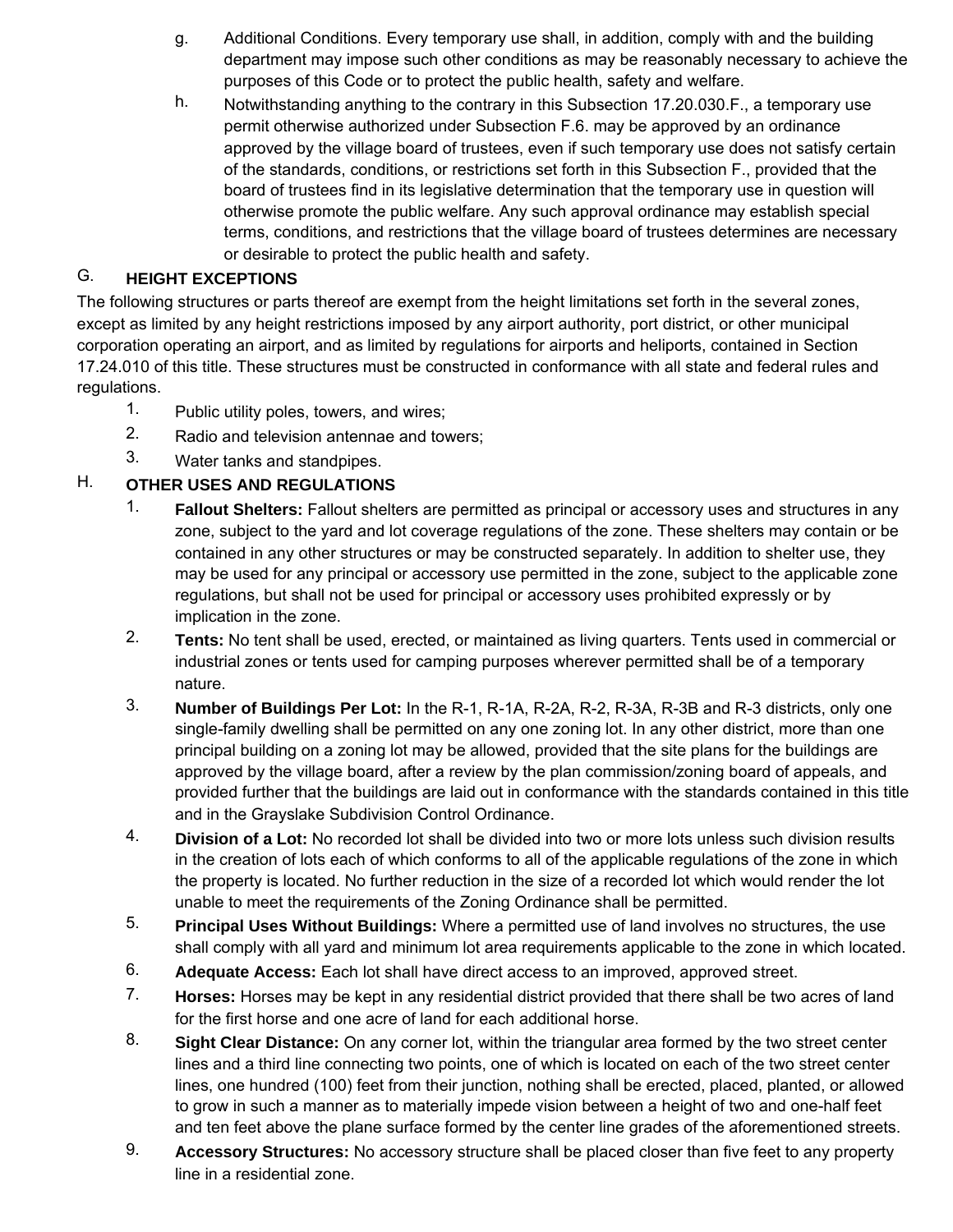- 10. **Antenna With Surface Areas of Ten (10) Square Feet or Less:** Antenna and antenna support structures having a combined surface area not greater than ten (10) square feet, and no single dimension exceeding twelve (12) feet, shall be permitted as an accessory use.
- 11. **Antenna, Other than Amateur Radio Facilities, With Surface Areas Exceeding Ten (10) Square Feet:** Except for amateur radio facilities permitted pursuant to paragraph H.12. of this section, antenna and antenna support structures having a combined surface area greater than ten (10) square feet, or having any single dimension exceeding twelve (12) feet, shall be permitted as an accessory use only in compliance with the following regulations:
	- a. *Number Limited in Residential Districts.* No more than one such antenna and antenna support structure may be located on any zoning lot in any residential district.
	- b. *Height Limited.* Unless attached to a building pursuant to Subparagraph c. below, no such antenna or antenna support structure shall exceed sixty-five (65) feet in height in the Industrial districts or twelve (12) feet in height in any other district.
	- c. *Attachment to Buildings Limited.* No such antenna or antenna support structure shall be attached to a principal or accessory structure unless all of the following conditions are satisfied:
		- 1) Size. The antenna and antenna support structure shall not exceed fifteen (15) square feet in area or twelve (12) feet in any dimension.
		- 2) Height. The antenna and antenna support structure shall not extend more than three feet above the highest point of the building on which it is mounted or the maximum permissible building height, whichever is less.
		- 3) Mounting. The antenna and antenna support structure shall not be attached or mounted upon any building appurtenance, such as a chimney. The antenna and antenna support structure shall not be mounted or attached to the front of any principal building or to the side of any building facing a street, including any portion of the building roof facing any street. The antenna and antenna support structure shall be designed to withstand a wind force of eighty (80) miles per hour without the use of supporting guy wires.
		- 4) Color. The antenna and antenna support structure shall be of a color that blends with the roof or building side on which it is mounted.
		- 5) Grounding. The antenna and antenna support structure shall be bonded to a grounding rod.
		- 6) Other Standards. The antenna and antenna support structure shall satisfy such other design and construction standards as the village manager reasonably determines are necessary to ensure safe construction and maintenance of the antenna and antenna support structure.
	- d. *Setback from Street.* No such antenna or its support structure shall be erected or maintained closer to any street than the wall of the principal building to which it is an accessory that is nearest to such street.
	- e. *Guy Wires Restricted.* No guy or other support wires shall be used in connection with such antenna or support structure except when used to anchor the antenna or support structure to an existing building to which such antenna or support structure is attached.
- 12. **Amateur Radio Facilities with Surface Area Exceeding Ten (10) Square Feet.** Any antenna and antenna support structure having a combined surface area greater than ten (10) square feet or having any single dimension exceeding twelve (12) feet that is capable of transmitting as well as receiving signals and is licensed by the Federal Communications Commission as an amateur radio facility must satisfy each of the following conditions:
	- a. *Number Limited.* No more than one such antenna support structure with a surface area greater than ten (10) square feet or any single dimension exceeding twelve (12) feet may be located on any zoning lot.
	- b. *Height Limited.* No such antenna or antenna support structure shall, if ground-mounted, exceed 70 feet in height, or if attached to a building pursuant to Subparagraph c. below, the height therein specified.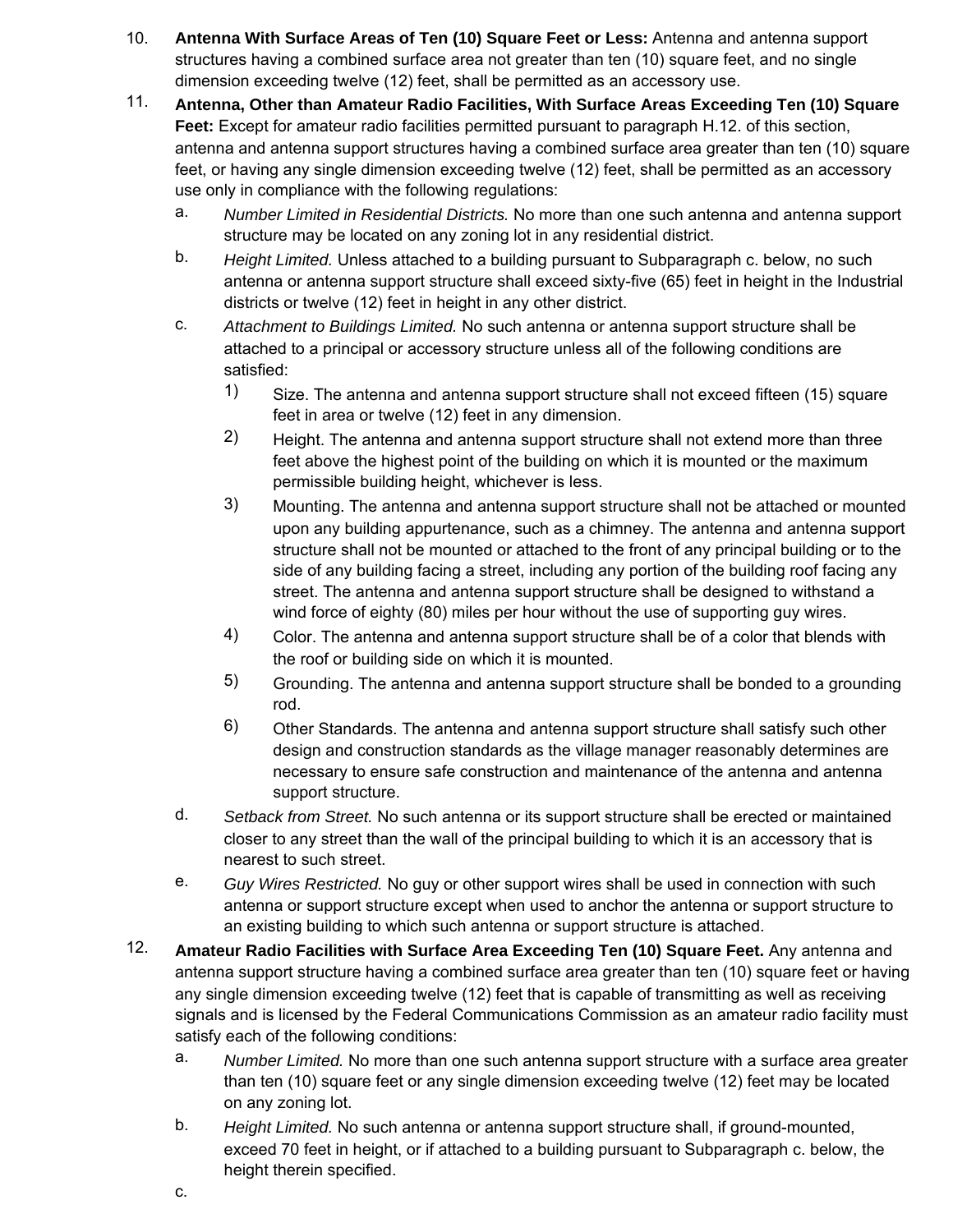*Attachment to Buildings Limited.* No such antenna or antenna support structure shall be attached to a principal or accessory structure unless all of the following conditions are satisfied:

- 1) Height. The antenna and antenna support structure shall not extend more than twentyfive (25) feet above the highest point of the building on which it is mounted.
- 2) Mounting. The antenna and antenna support structure shall not be attached or mounted upon any building appurtenance, such as a chimney. The antenna and antenna support structure shall not be mounted or attached to the front of any principal building or to the side of any building facing a street, including any portion of the building roof facing any street. The antenna and antenna support structure shall be designed to withstand a wind force of eighty (80) miles per hour without the use of supporting guy wires.
- 3) Grounding. The antenna and antenna support structure shall be bonded to a grounding rod.
- 4) Other Standards. The antenna support structure shall satisfy such other design and construction standards as the village manager reasonably imposes.
- d. *Setback from Street.* No such antenna or its support structure shall be erected or maintained closer to any street than the wall of the principal building to which it is accessory that is nearest to such street.
- e. *Setbacks from Adjacent Buildings.* No such antenna or its support structure shall be located in any required side yard or nearer than one-half the height of the antenna and support structure to any habitable building or any adjacent property.
- 13. **Outdoor Storage or Display of Construction Materials and Bulk Materials.** The outdoor storage or display of bulk or construction materials is prohibited in all districts, unless such materials are stored in a fully enclosed building; this restriction shall not apply to flowers, shrubs, trees, and other plant materials authorized pursuant to a temporary use permit. Materials sold at retail in prepackaged containers may be stored outside a fully enclosed building pursuant to a temporary use permit in accordance with Subsection 17.20.030F. of this Code. Materials in prepackaged containers may be stored or displayed in a partially enclosed structure provided that the stored materials (i) do not exceed twenty (20) feet in height and (ii) do not occupy more than ten (10) percent of the total lot area of the lot upon which the materials are stored and provided further that a special use permit has been issued in accordance with the standards for special use permits contained in Section [Chapter] 17.24 of this Code. Notwithstanding the nonconforming regulations contained in Chapter 17.36 of this Code, any activity that becomes nonconforming as a result of this regulation shall be discontinued and shall cease not later than February 28, 2007.
- 14. **Hours of Operation for Industrial Uses.** When a lot zoned within the LI or GI districts abuts property zoned in the R1, R2, R3, R3A, or R3B zoning districts (and such area is not separated therefrom by a street, railway, or body of water), no business occupying such lot in the LI or G1 district (in whole or in part) shall be permitted to conduct operations between the hours of 11:00 p.m. and 5:00 a.m. on the following day, unless pursuant to a special use permit granted in accordance with Subsection 17.24.010.C.11.A. of this Chapter. For purposes of this section, "operations" shall include any business activity or other activities in which personnel or guests are present on the business' premises, including without limitation delivery, shipping, and stocking activities; provided, however, that operations shall not include security or caretaking activities not involving a total of more than three individuals. The limitations of this subsection shall not apply in any case where a LI or GI zoned lot is held in common ownership with the abutting property zoned in the R1, R2, R3, R3A, or R3B zoning districts as of July 1, 2006.
- 15. **Outdoor Clothing Drop Off Stations.** Prior to the delivery of outdoor clothing drop off stations, the applicant shall make application for the placement of outdoor clothing dropoff stations with the building department per Section 17.20.030. In addition to those requirements, the following supplemental information shall be provided prior to the approval of the temporary use permit:
	- a. The application shall contain the name of the applicant to whom the outdoor clothing drop off station is supplied and whether the person owns, rents, occupies, or controls the property.